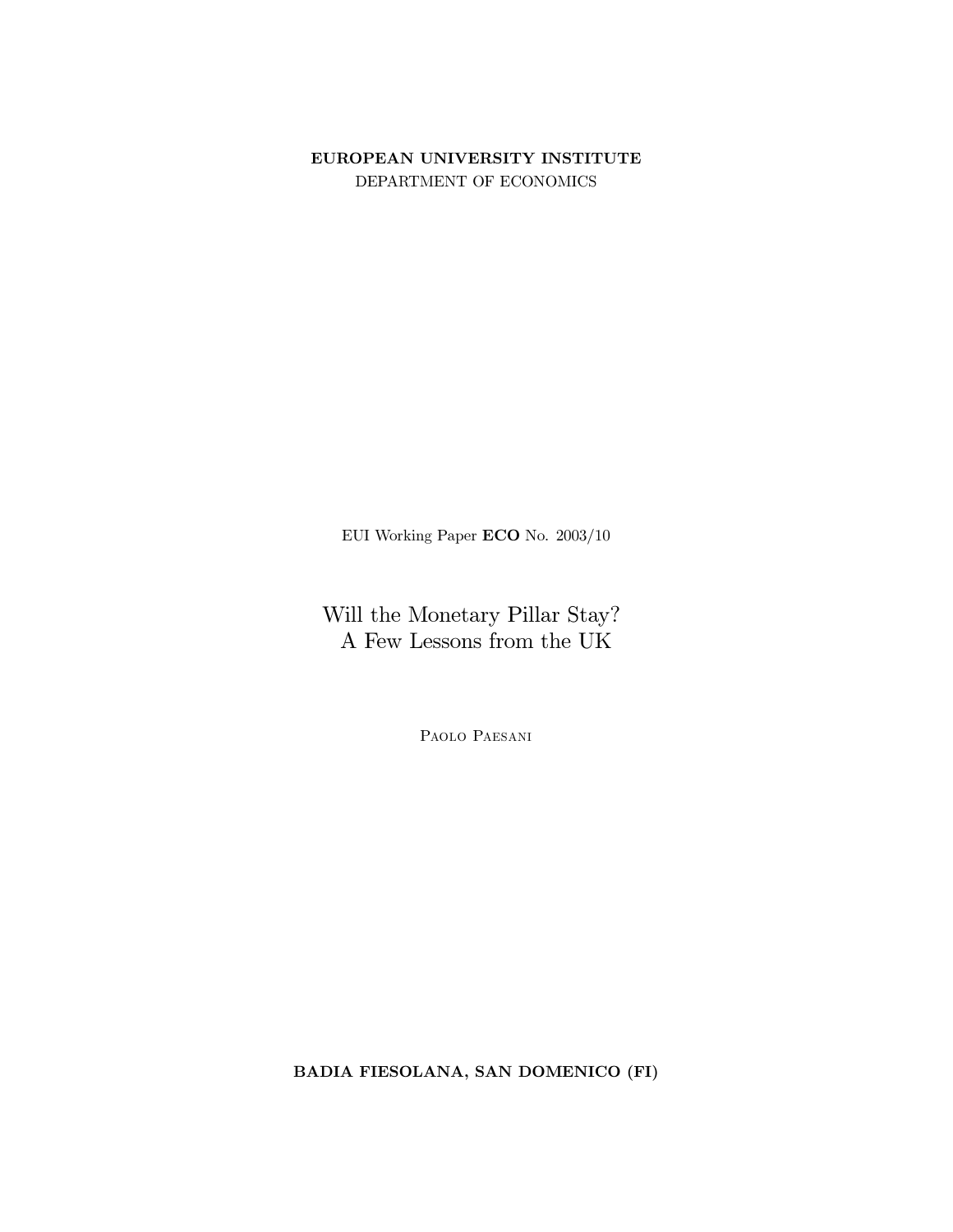All rights reserved. No part of this paper may be reproduced in any form without permission of the author(s).

> $\bigodot\!2003$  Pa<br/>olo Paesani Published in Italy in April  $2003$ European University Institute Badia Fiesolana I-50016 San Domenico  $(FI)$ Italy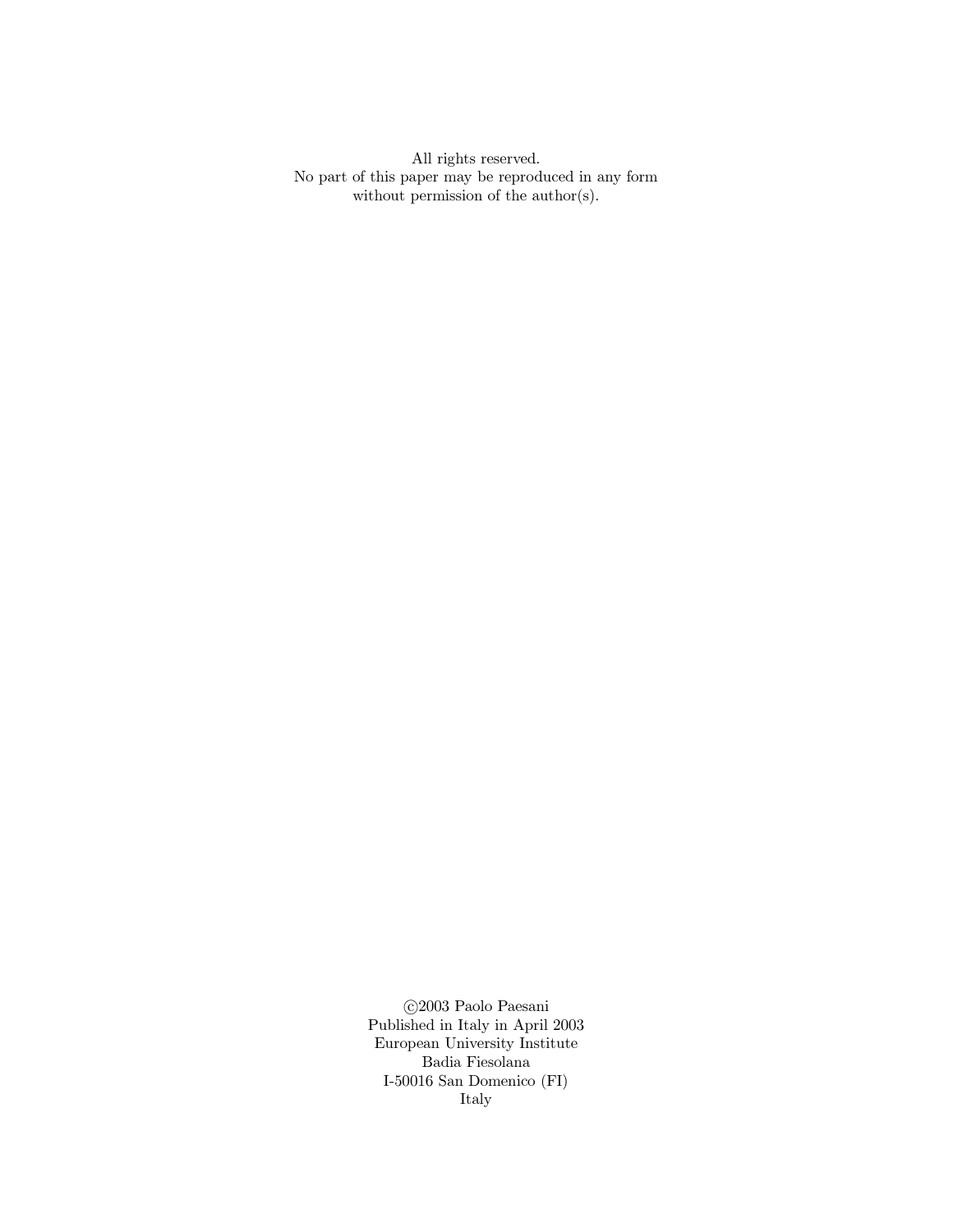# Will the monetary pillar stay? A few lessons from the UK<sup>∗</sup>

Paolo Paesani† European University Institute Department of Economics

March 28, 2003

## Abstract

The ECB formulates its policy relying on two-pillars: the monetary pillar and alternative models of inflation. The two-pillars strategy has been seriously criticized and there is a chance that it will be reconsidered at some point in the future. This paper elaborates on this possibility, concentrating on the monetary pillar and drawing suggestions from the analysis of monetary policy in the UK. The choice of the UK is motivated by the fact that the Bank of England walked all the way from monetary targeting to the informational approach to money (and inflation targeting). As the ECB is currently threading the same path, and finding troubles on the way, the aim of the paper is to work out a map of the risks laying ahead, learning from the experience of someone who has been there before.

Keywords: Monetary Policy, Cointegration, Demand for Money; JEL: E58,C32, E41.

<sup>∗</sup> I am grateful to Michael Artis, Marcello de Cecco, Giuseppe Garofalo, Katarina Juselius, Helmut Lütkepohl, Fernando Vianello for their valuable and helpful comments. Comments are very welcome and may be addressed to paolo.paesani@iue.it.

<sup>†</sup>Ph.D. researcher - European University Institute, Department of Economics, Via dei Roccettinni 9, I-50016 San Domenico di Fiesole, Florence, Italy - e-mail paolo.paesani@iue.it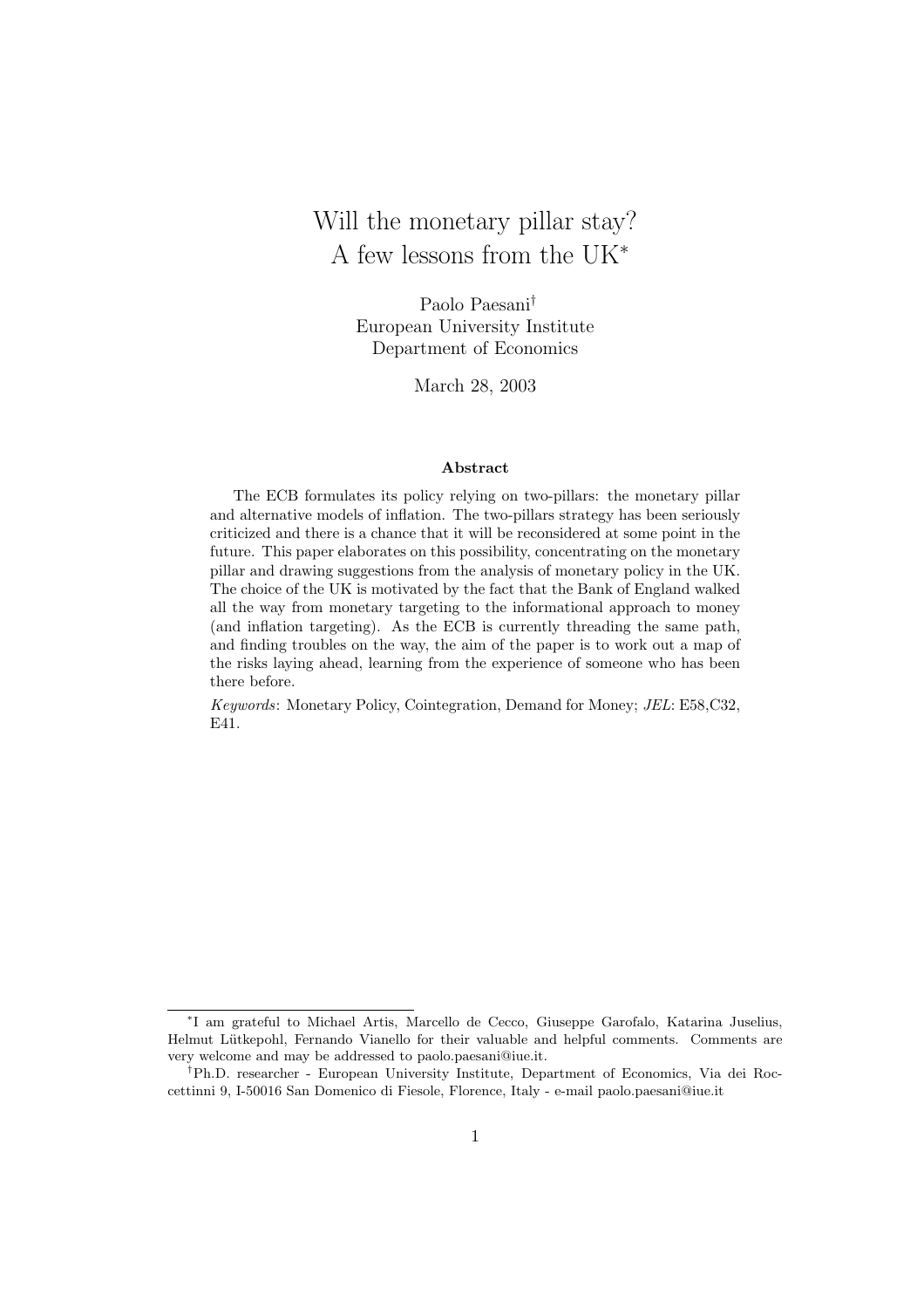"There is no point in wasting time setting up the target if the bows and arrows are weak and inaccurate" Sargent (1981), p. 106

# 1 Introduction

The monetary policy strategy of the European Central Bank (ECB) consists of one goal (keeping consumers price inflation below 2% in the medium run) and two "pillars" (monetary analysis and inflation forecasts). Competing paradigms of inflation and model uncertainty are the main justifications offered by the ECB for its strategy. The two pillars should form a solid framework to organize the analysis and the presentation of a broad set of economic information relevant for monetary policy-making.<sup>1</sup> The strategy was formulated as a compromise between the "old" monetary targeting approach and the "new" inflation targeting approach.<sup>2</sup> As such, it has attracted considerable criticism.

With data on the functioning of the euro area (and criticism) accumulating, there is a chance that the two-pillars strategy will be reconsidered at some point in the near future.<sup>3</sup> This paper elaborates on this possibility, concentrating on the monetary pillar and drawing suggestions from the analysis of monetary policy in the United Kingdom. Why the UK?

Between 1971 and 1986, British monetary authorities adopted monetary targeting. Even if the ECB is not a monetary targeter itself many similarities appear between the monetary pillar and monetary targeting in the UK.<sup>4</sup> In 1986 UK monetary targets were abandoned as they were simply too difficult to meet in a competitive and market-oriented banking and financial environment, such as the one emerging from the Thatcher era reforms. As banking and finance in the euro area may be subject to more competition and market-orientedness as a consequence of the monetary union, it is of interest to investigate the impact of such structural considerations on the ECB strategy. In 1997 the Bank of England abolished the remaining "monitoring ranges" for the growth rate of monetary aggregates<sup>5</sup> and yet money and credit retain a significant role in its (successful) inflation targeting strategy.<sup>6</sup> This suggests that there is more than one way to incorporate money in the information set of a central bank entrusted with the task of controlling inflation.

 ${}^{1}$ ECB  $(2000)$ .

 ${}^{2}$ Friedman (1959, 1968), Svensson (1999), Rudebusch and Svensson (1999).

 ${}^{3}$ ECB (2002c).

<sup>4</sup>Use of broad monetary aggregates, short-term lending rates as policy instruments, detailed monetary and credit analysis as a way to explain policy to the public, large and persistent deviations from target allowed.

 $5$ See pages 8-9 of the November 1997 Inflation Report.

 ${}^{6}$ This means that monetary models of inflation and monetary and credit indicators are distinctly monitored as source of information in the Bank of England policy formulation process (see Kohn (2000), Hauser (2001)).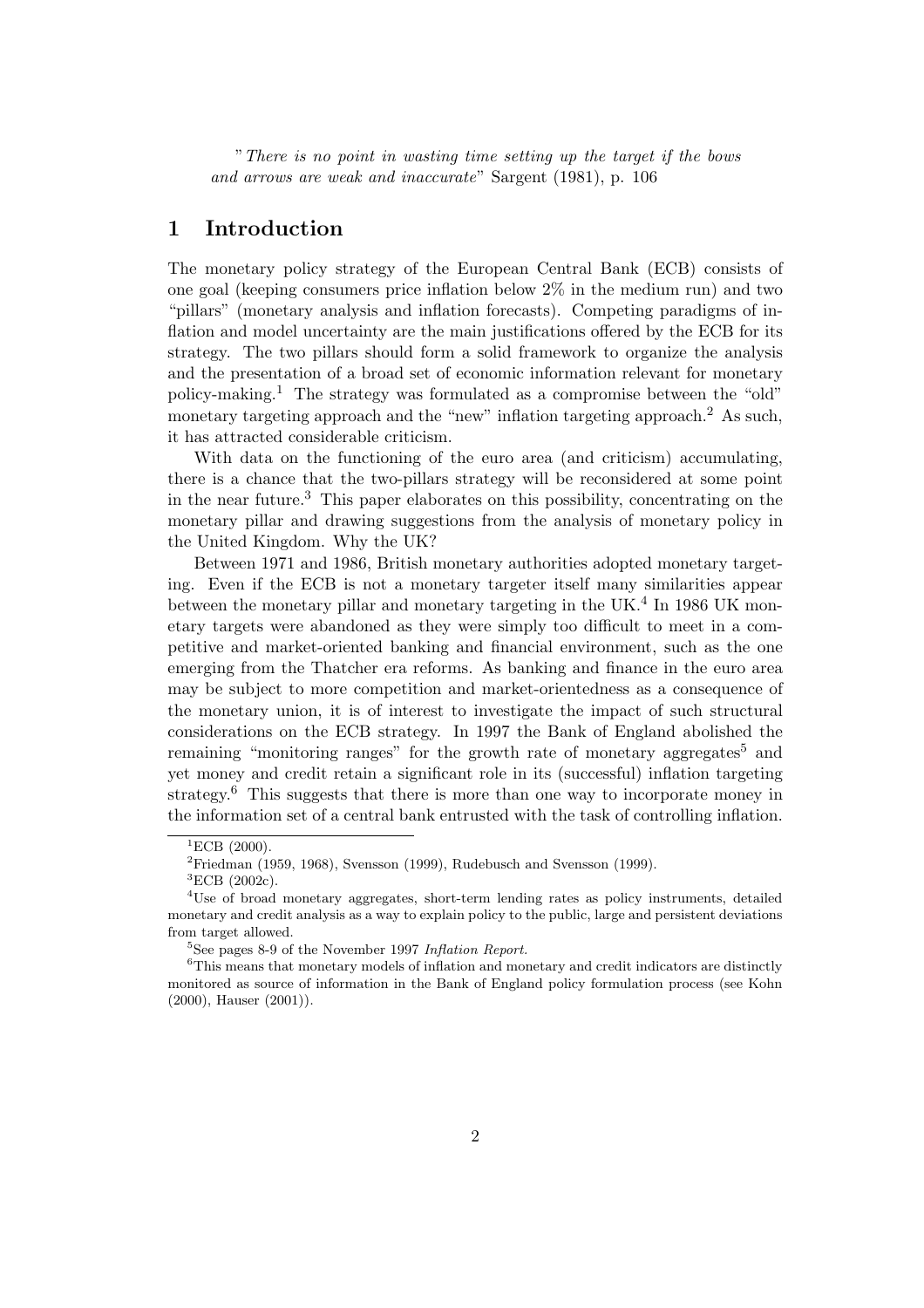The structure of the paper is as follows. Section 2 briefly discusses the monetary pillar, Section 3 analyzes UK monetary policy. Section 4 goes back to discussing the monetary pillar draws implications for the ECB. Section 5 concludes.

# 2 The monetary pillar (part 1)

When discussing alternative strategies for the future European central bank, two candidates made it to the end: monetary targeting and inflation targeting.<sup>7</sup> Flexible monetary targeting had been the (successful) strategy of the Bundesbank between 1975 and 1998.<sup>8</sup> The Bundesbank being the largest, most credible and powerful central bank in Europe, the ECB was designed to closely resemble it,  $9$  with one notable exception, its monetary policy strategy. Instead of a simple replica, a weakened version of it was adopted (the monetary pillar), adding the second pillar (inflation forecasts) to it.

## 2.1 How the monetary pillar works

First, money will be assigned a prominent role. This role will be signalled by the announcement of quantitative reference value for the growth of a broad monetary aggregate. The reference value will be derived in a manner which is consistent - and will serve to achieve - price stability. Deviations of current monetary growth from the reference value would, under normal circumstances, signal risks to price stability. (...) However, the concept of a reference value does not imply a commitment on the part of the ESCB to mechanistically correct deviations of monetary growth from the reference value over the short term. (...) (Introductory statement by the President, press conference of 13 October 1998).

The ECB has chosen to take a *broad* monetary aggregate (M3) as reference for policy purposes. M3 broad-basedness is taken as a guarantee of its stability in the face of portfolio substitution effects among different monetary instruments.<sup>10</sup> The mechanism to calculate the reference value for the growth rate of M3 is the same as the one adopted by the Bundesbank and is derived consistently with the assumption

 ${}^{7}$ EMI (1997).

<sup>&</sup>lt;sup>8</sup>Bernanke and Mihov (1997) argue that the conduct of the Bundesbank should best be considered as inflation targeting in disguise. On the Bundesbank conduct see Issing (1997), Schmid (1999).

<sup>&</sup>lt;sup>9</sup>Independence from government, price stability as a statutory objective, cooperation in achieving other macroeconomic objectives, consultative role on exchange rate matters, consultative role on the supervision of the banking system entrusted to government agencies or national central banks.

<sup>&</sup>lt;sup>10</sup>The components of M3 are: currency in circulation  $(7\%)$ , overnight deposits  $(34\%)$ , deposits with agree maturity up to two years  $(19\%)$ , deposits redeemable at notice up to three months  $(24\%)$ , repurchase agreements (3%), money market fund shares/units and money market paper (10%), debt securities up to two years  $(2\%)$ . The numbers in brackets refer the end-2000 percentage share of the different components of M3 as reported in ECB (2001) - Chart 2.6.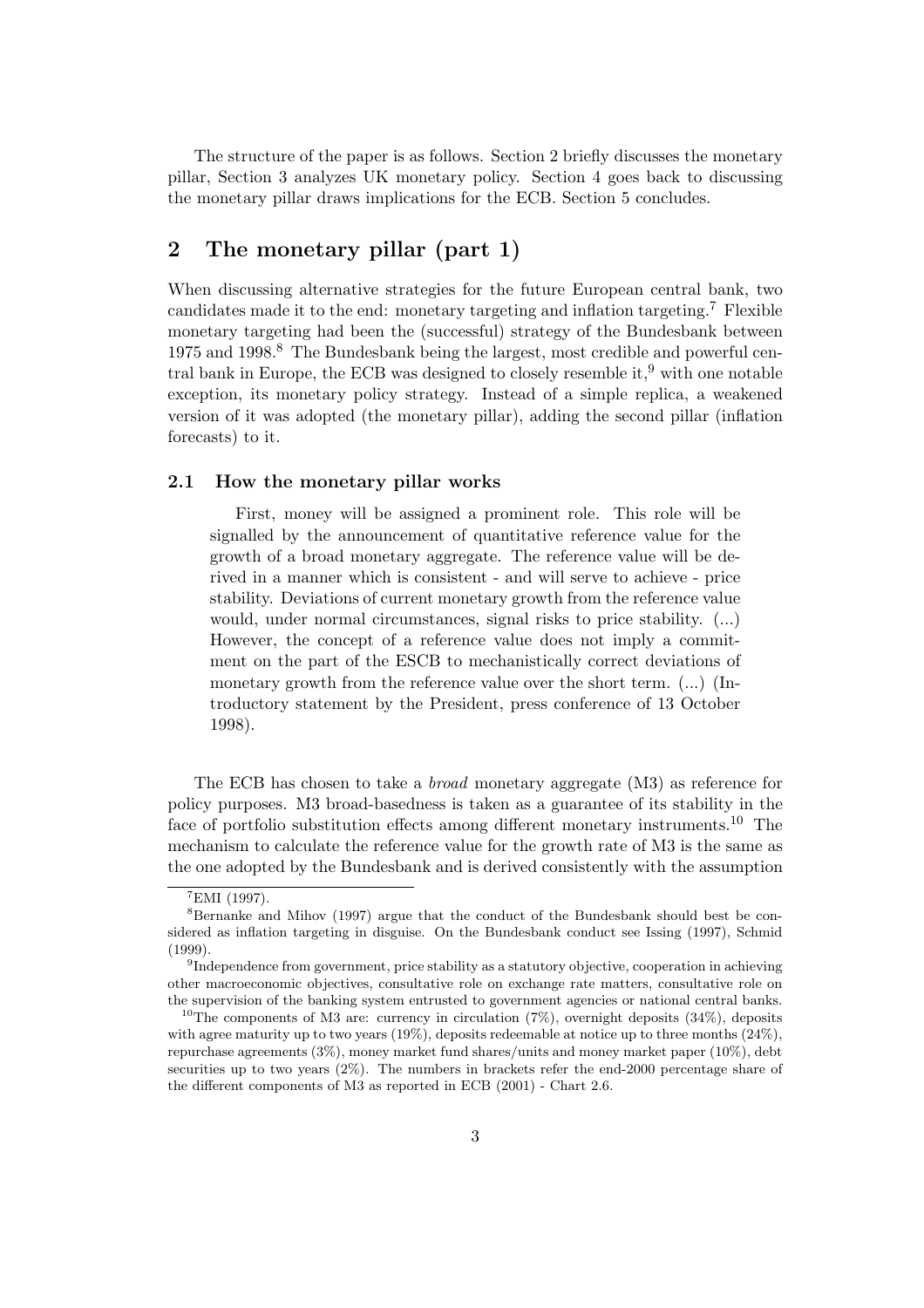of a stable relationship between money, real income, prices and velocity:  $MV = PY$ where  $M$  is equal to M3,  $V$  is the velocity of circulation,  $P$  is the Harmonized Index of Consumer Prices (HICP) and Y is real income.

The reference value is announced once a year in terms of an annual single rate of change. It is a single number  $(4.5\%$  from December 1, 1998 to the present day), not to convey the impression that the ECB would automatically react to observed deviations should a range instead of point value be there.<sup>11</sup> It is expressed in terms of a rate of change instead of a level, to avoid problems with the infinite memory of the process.

The ECB compares the reference value with a three-months moving average of the twelve monthly annualized growth rates. A difference between actual money growth and the reference value is interpreted by the ECB and processed alongside other information but does not induce any automatic reaction.<sup>12</sup>

Analysis under the first pillar involves discussing the components and counterparts of M3, with the aim of detecting monetary impulses in the economy, its degree of financial fragility, the possibility of speculative bubbles.<sup>13</sup>

# 2.2 Defence (and criticism)

Money neutrality, static and dynamic $14$  and leading indicator properties of money with respect to prices are the main justifications for the monetary pillar within the price-stability oriented strategy of the ECB.<sup>15</sup> Other justifications include: policy robustness compensating limitations in the knowledge of the functioning of the economy in the euro area, presence of a stable long-run money demand to be used to compute the reference value, data availability.<sup>16</sup>

Members of the so-called EMU-monitor group support the monetary pillar, as a weakened version of the Bundesbank monetary targeting strategy, as way of inheriting the Bundesbank credibility.<sup>17</sup> Espousing this idea, Issing *et al.* (2001) claim, on page 81, that one of the advantages of assigning a central role to money underscores the continuity between the ECB strategy and the strategy of those central banks that have, in the past, successfully used the information coming from monetary aggregates to enact price-stability oriented policy.

<sup>16</sup>Trecroci and Vega (2000), Nicoletti Altimari (2001), Coenen and Vega (1999), Brand and Cassola (2000), Masuch et al. (2001).

 $^{17}$ Neumann (1998).

<sup>&</sup>lt;sup>11</sup>Bibow (2002) criticizes the ECB for choosing too low a reference value as a way of having a standing excuse for hiking interest rates.

 ${}^{12}$ ECB (2000), p. 41.

 $13$ (Masuch *et al.* (2001).

<sup>&</sup>lt;sup>14</sup>Static neutrality implies that if nominal money and prices change in the same proportion, real variables are unaffected. Dynamic neutrality implies that if real output remains the same, changes in money supply lead to prices changing in the same proportion (leading indicator properties of money with respect to prices). The notion of money neutrality is based on the hypothesis that economic agents suffer no money illusion

<sup>&</sup>lt;sup>15</sup>Issing *et al.* (2001), p. 77. On the long run link between money and prices McCandless and Weber (1995), Rolnick and Weber (1997). Gali (2002) criticizes this point, arguing that long-run equilibrium relationships (e.g.  $MV = PY$ ) will hold independently of the monetary regime.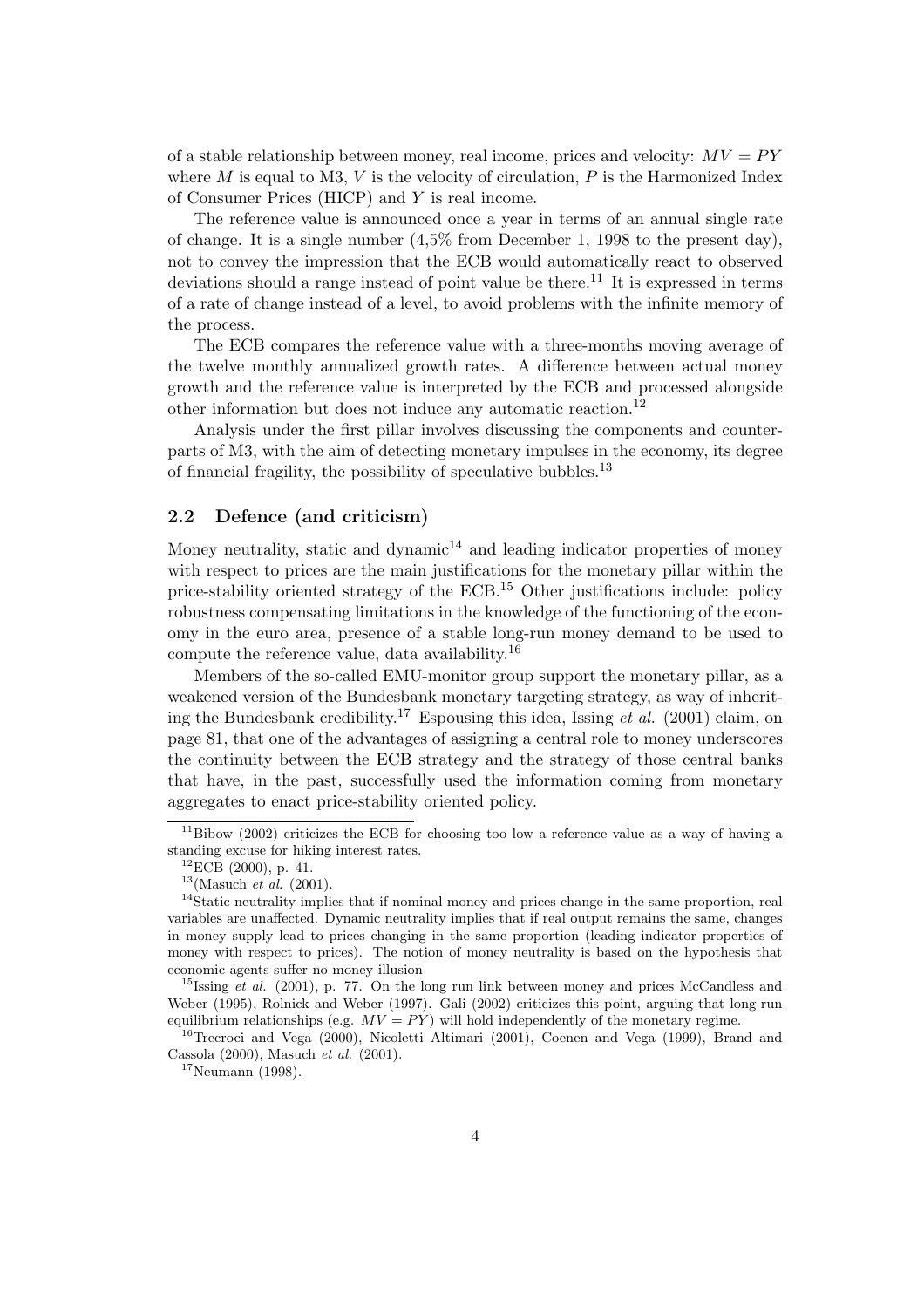Alesina et al. (2001) censure this argument as not effective and unclear. Von Hagen and Brückner (2001) reply that the monetary pillar serves as a commitment device, disciplining the ECB Council against uncontrolled accelerations and decelerations of money growth, and as a signal to the general public that the ECB will watch over monetary developments in this way.

Svensson (1999), building on Estrella and Mishkin (1997), shows how monetary aggregates may be poor indicators of risks to price stability (low correlation between money growth and inflation forecasts).<sup>18</sup>

Gerlach and Svensson (2001) find a role for the real money gap as an inflation indicator, using the  $P^*$  framework.<sup>19</sup> Issing *et al.* (2001) claim Gerlach and Svensson's findings support the monetary pillar, while the authors themselves suggest that the Eurosystem money growth indicator is an inferior inflation predictor with respect to the real money gap.

Gerlach (2003) finds a potential role for the monetary pillar as an indicator of shifts in the low-frequency component of inflation but argues that, under current circumstances, the estimated relationship is rather of reverse causality from prices to money. Thus, movements in money appear to largely reflect shifts in money demand that do not indicate risks to price stability.

# 3 Monetary policy in the UK

# 3.1 Why the UK ?

Issing et al. (2001), define the monetary pillar a compromise between 'enlightened' monetary targeting (the Bundesbank approach) and the informational approach *(i.e.* the idea that looking at money is a way to learn about inflation). Implementing this definition requires (i) discussing what the informational approach and monetary targeting require, and (ii) what it means to strike a compromise between the two. This will be done in Section 4.

But before that, this will be devoted to the analysis of monetary policy in the UK. The choice of the UK is motivated by the fact that the Bank of England walked all the way from monetary targeting to the informational approach (and inflation targeting). As the ECB is currently threading the same path, and finding troubles on the way, the aim of the following pages is to work out a map of risks laying ahead, learning from the experience of someone who has been there before.

<sup>18</sup>Stabilizing monetary aggregates around a reference value would in any case not be advisable as it might induce higher inflation and output variability in the short run, if compared with inflation (forecast) targeting. Baltensperger (2000) criticizes this conclusion for completely overlooking model and monetary transmission uncertainty.

<sup>&</sup>lt;sup>19</sup>Price level p<sup>\*</sup> makes the money stock m compatible with money demand  $m = p + ay - bi$  once real income and interest rates are at their long run or trend levels  $(y^*, i^*)$ . Cet. par., a positive real money gap  $(m - p) - (m - p^*) = (p^* - p) > 0$  signals risks to price stability.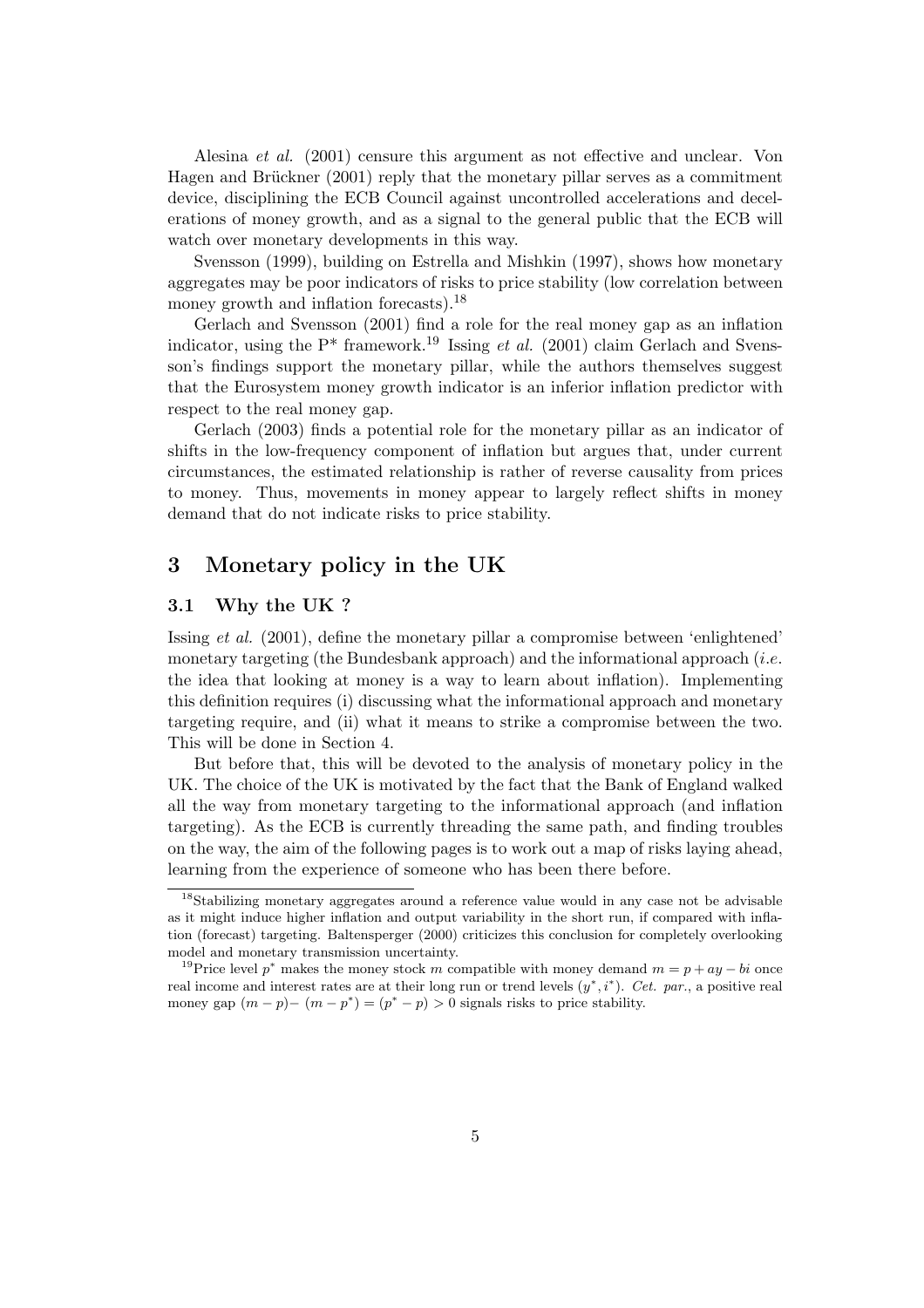#### 3.2 The facts

British interest in the monetary aggregates began under the stimulus of an agreement reached with the IMF in 1967, in the wake of a balance of payments crisis leading to a huge devaluation. The announcement of domestic credit expansion (DCE) targets, later supplemented with a statement of the expected increase in M3, was the policy followed until 1971.

Between 1971 and 1973, the removal of controls<sup>20</sup> and an expansionary monetary climate led to a huge increase in M4. Money velocity fell considerably.<sup>21</sup> The Heath cabinet responded to rising unemployment with budget deficits and monetary expansion. Inflationary pressures started to build up.

In 1972 the pound started floating against other currencies. The break-down of Bretton Woods called for a new monetary policy strategy. Velocity was claimed to be stable enough for monetary targets to be employed. Concerns over which aggregates to choose and the possibility of short-run instability were dismissed as second order problems.<sup>22</sup>

In December 1973 controls on the banking system were reintroduced (the 'corset') to face repeated monetary overshooting. The purpose of the corset, which was finally phased out in 1980 after circumventing innovation had made it largely ineffective, was to restrain the growth of monetary aggregates by limiting the involvement of banks in the wholesale deposits market.<sup>23</sup>

The corset, fiscal moderation, increased debt sales and current account deficit restrained money growth. Money velocity started to rise back towards its previous (trend) level<sup>24</sup> Renewed concern about the behavior of the monetary aggregates and the sterling crisis led the Chancellor of the Exchequer to declare publicly in July 1976 an M3 target. Targets for DCE and target ranges for the money supply (now £ M3) were set for 1977-78 and 1978-79.<sup>25</sup> Monetary control was to be achieved through the 'counterparts methodology'.<sup>26</sup>

 $24$ According to Artis and Lewis (1981), the rising velocity was not only due to re-regulation but also to agents absorbing the effect of the previous supply shock.

 $25$ Artis and Lewis (1991), page 124. Details on monetary policy between 1974 and 1979 can be found in Artis and Cobham (1991).

 $^{20}$ In 1971 the Bank of England published *Competition and Credit Control* which can be seen as the inauguration of a 'new course' in the British monetary policy. The new course was to rely on three qualifying aspects: prudential controls in the banking sectors, greater market freedom and new techniques of monetary control (Collins (1988)).

 $21$ The initial fall in velocity can be explained in terms of a money supply shock, induced by deregulation, which pushed the money stock away from a stable money demand (Artis and Lewis (1981), Reid (1982)).

 $^{22}$ Batten *et al.* (1990), Goodhart (1992).

<sup>&</sup>lt;sup>23</sup>The corset worked as a system of rising reserve requirements on the increase of 'interest bearing eligible liabilities', in excess of a pre-specified base, with corset reserves paying no interest. The corset was introduced for the first time in December 1973 until February 1975, once again between November 1976 and August 1977 and finally between June 1978 and June 1980. On Competition and Credit Control and the Corset see Zawadzki (1981).

<sup>&</sup>lt;sup>26</sup>These were the credit counterparts (government deficit, borrowing of the public sector net of debt sales, current account) to the change in broad money. The methodology enabled the authorities to relate monetary growth to particular policy instruments: the PSBR was related to fiscal policy, debt sales to interest rates, bank lending to direct and indirect controls, and the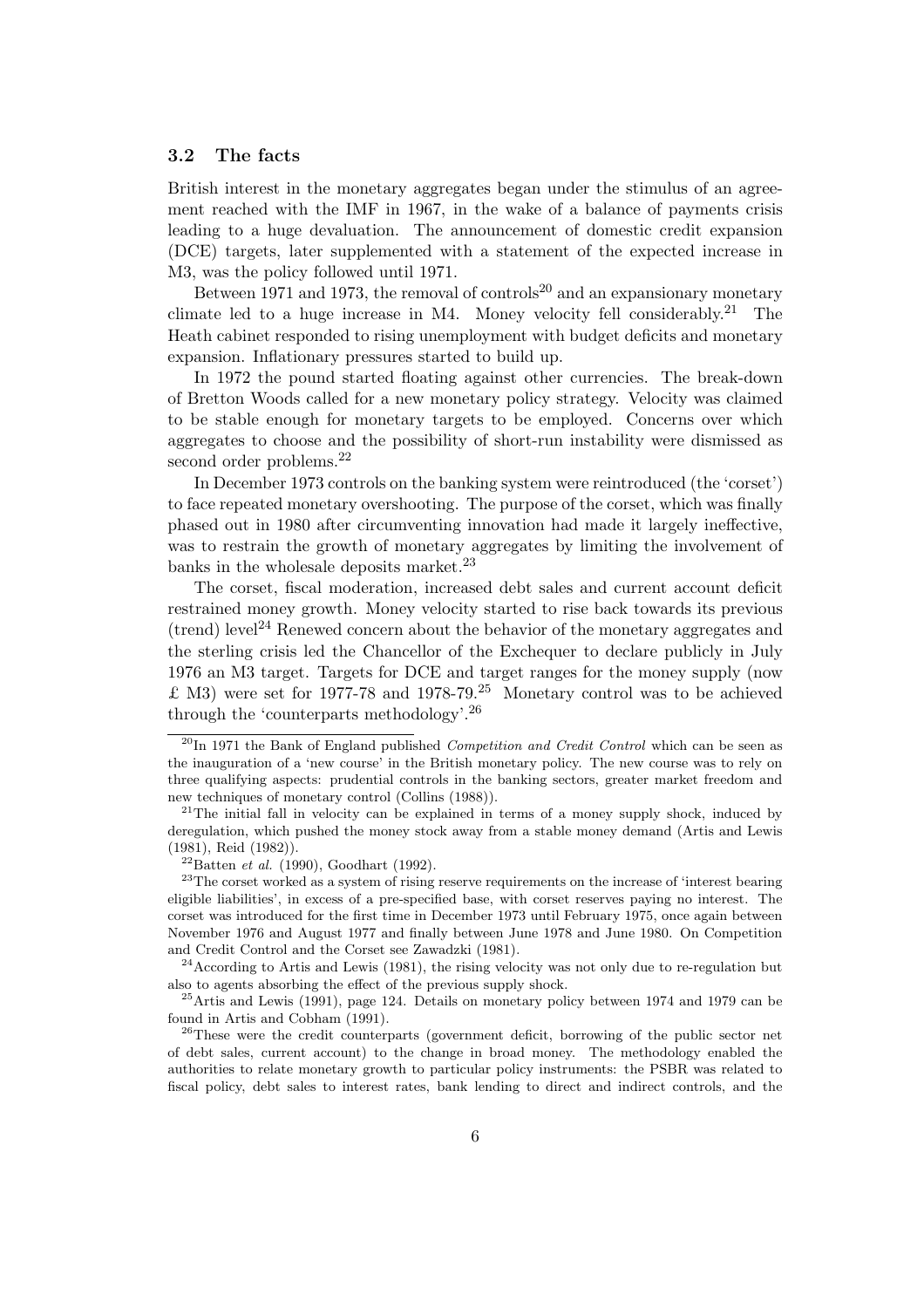In 1979 the Labour party lost the general elections to the Conservatives. The Thatcher cabinet made it clear that monetary targeting would remain on the agenda and would be pursued, with renewed strength, within the horizon of medium-term financial strategies (MTFS).<sup>27</sup>

In 1980-81, the fiscal and monetary climate remained very tight, with the exchange rate appreciating and narrow and broad monetary aggregates falling. The economy entered a deep recession, largely blamed on the government. A change was called for, which took the form of fiscal tightness (in 1982 taxes were increased even if the recession was still going on) coupled with monetary loosening. The Public Sector Borrowing Requirement (budget deficit minus privatization proceeds) declined, moving to surplus in 1987 and yet the ratio of sales of government debt to non-bank residents to PSBR grew, leading to the practice of 'overfunding'.<sup>28</sup>

The Conservative Government promoted intense banking liberalization. The 1979 Banking Act aimed at breaking up the segmented and club-like banking sector and at unifying the authorization and supervision regime under the Bank of England, a principle later to be reaffirmed in 1987. In 1981, the reserve requirements regime was made less stringent and new procedures were inaugurated for money-market operations. In 1986 liberalization was extended to the Stock Exchange, to building societies and to the entire financial system. Banking and financial liberalization has continued into the 1990s.<sup>29</sup>

Repeated overshooting of targets and doubts on what aggregate to choose, led to the gradual discontinuation of monetary targeting. Exchange rate targeting was adopted, at first informally pegging sterling to the German Mark. In 1990 Britain joined the Exchange Rate Mechanism (ERM) of the European Monetary System. In October 1992, following sterling's departure from ERM, Britain adopted a new framework for monetary policy, consisting of an explicit inflation target and of institutional changes designed to enhance transparency of the policy process.<sup>30</sup>

 $29$ Morison (1994), Revell (1994).

external counterparts to foreign exchange market interventions. It also enabled the authorities to believe and to claim that they were acting on money from the supply side rather than from the demand side (Cobham (1991), p.43).

<sup>&</sup>lt;sup>27</sup>Several advisers of the new Government favored the adoption of some form of monetary base control. This being incompatible with its long-standing practices, the Bank of England opposed it, receiving the support of the City, fearing excessive interest rates fluctuations, and of the academic world (Goodhart (1995)).

<sup>&</sup>lt;sup>28</sup>The aim of overfunding, selling more public debt to the non-bank private sector than necessary to finance the PSBR, was to retain controllability of the money stock by 'mopping up' bank deposits, which appeared to be interest rates inelastic while reducing bank lending to the public sector (Goodhart 1989).

<sup>30</sup>Publication of regular Inflation Reports (since October 1992), establishment of regular monthly monetary policy meetings, publication of minutes (since April 1994), Bank discretion over timing of rate changes from November 1993 until May 1997 when full operational indepence was granted (King (1997), Bernanke et al. (1999)).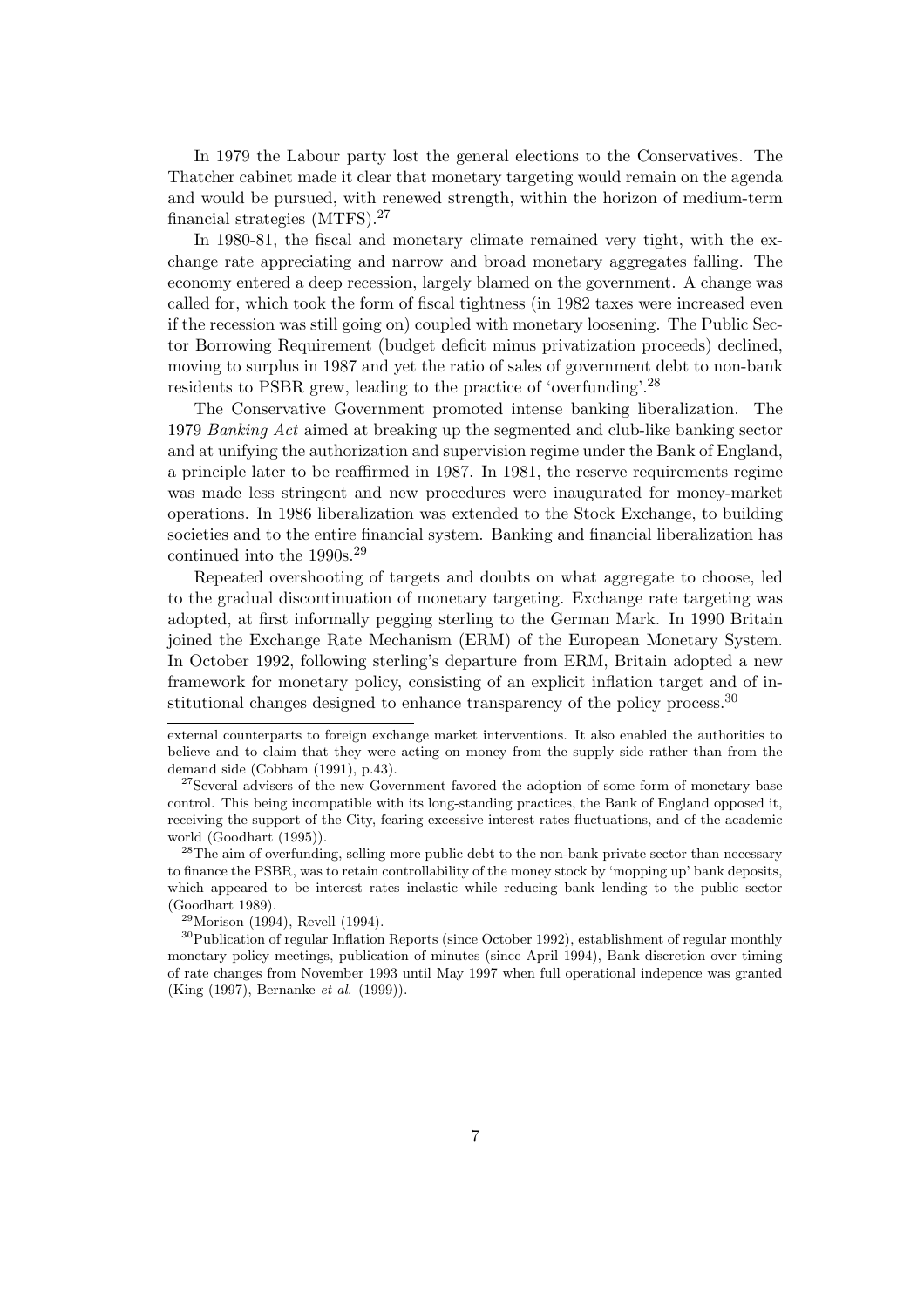#### 3.3 Methodology and data description

The analysis of UK monetary policy will be carried out by applying the cointegrated VAR methodology, a useful tool to investigate monetary policy and monetary transmission,<sup>31</sup> The statistical model in error correction form which will be applied to the data is

$$
\Delta z_t =_{i=1}^n \Gamma_i \Delta z_{t-i} + \Pi z_{t-1} + \Phi D_t + \epsilon_t \qquad \epsilon_t N(0, \Sigma)
$$

The vector z is an n dimensional vector containing the variables of interest,  $\Gamma_i$ are  $n \times n$  matrices capturing the short-run dynamics,  $D_t$  the vector of deterministic components, and  $\epsilon_t$  the white noise process describing residuals with zero mean and constant variance-covariance matrix  $\Sigma$ . The hypothesis  $z_tI(1)$  is formulated as the usual reduced rank hypothesis  $\Pi = \alpha \beta'$  with  $\alpha$  a  $(p \times r)$  matrix,  $\beta'$  a  $(r \times p)$  matrix and  $\alpha'$  $\int_{\perp}\beta_{\perp}$  with full rank equal to  $(p-r)$ . Reformulating the model in moving average form we obtain.

$$
z_t = C_{i=1}^t(\epsilon_t + \Phi D_t) + C_1(L)(\epsilon_t + \Phi D_t) + A
$$

Vector A depends on initial values such that  $\beta' A = 0, C = \beta_{\perp} (\alpha'_{\perp} \Gamma \beta_{\perp})^{-1} \alpha'$  $_{\perp }^{\prime },\Gamma =% \frac{1}{2}m\left( 1-\frac{1}{2}\right) ^{2}$  $I-\Gamma_i$ . The C matrix captures the long-run impact of cumulated shocks on the level of variables.

The data consist of quarterly observations from 1971:2 to 1998:4. The period is chosen to The initial date coincides with the adoption of Competition and Credit Control, which inaugurated liberalization in the banking system together with the idea that money growth could be restrained using short term interest rates. The final date coincides with the end of the second phase of EMU, and it is chosen to rule out from the analysis any indirect effects of the euro on monetary policy in Britain.

The data consist of unadjusted log real M4  $(m)$ , log real GDP  $(y)$ , Consumer price index-based inflation rate  $(\pi, \text{ with } CPI$  normalized at 100 in 1995), shortterm interest rate (s, Treasury Bill rate) and long-term interest rate  $(l, 10$  years government bond rate). $32$  This five-dimensional system is a standard choice in the literature on cointegration and monetary policy. Long-run price homogeneity (same stochastic trend driving nominal money and prices) is assumed. M4 and GDP are deflated using the CPI.<sup>33</sup>

The sample (1971:1 - 1998:4) is divided into two periods. The idea is to start from a long sample, identify a significant break in the series (cut-off date), and analyze the properties of the model before and after the break.

 $31$ Johansen (1995), Johansen and Juselius (1990), Juselius (1998).

<sup>&</sup>lt;sup>32</sup>Data on income, prices and interest rates come from the IMF International Statistics Yearbook - CD Rom version (March 2000). Data on money come from the OECD Main Economic Indicators - CD Rom version (1998). All calculations have been performed using the computer packages PC FIML 9.0 and CATS in RATS.

<sup>&</sup>lt;sup>33</sup>For up-to-date references on empirical studies on UK monetary data see Lewis and Mizen (2000), Dhar et al. (2000), Nelson and Nikolov (2002).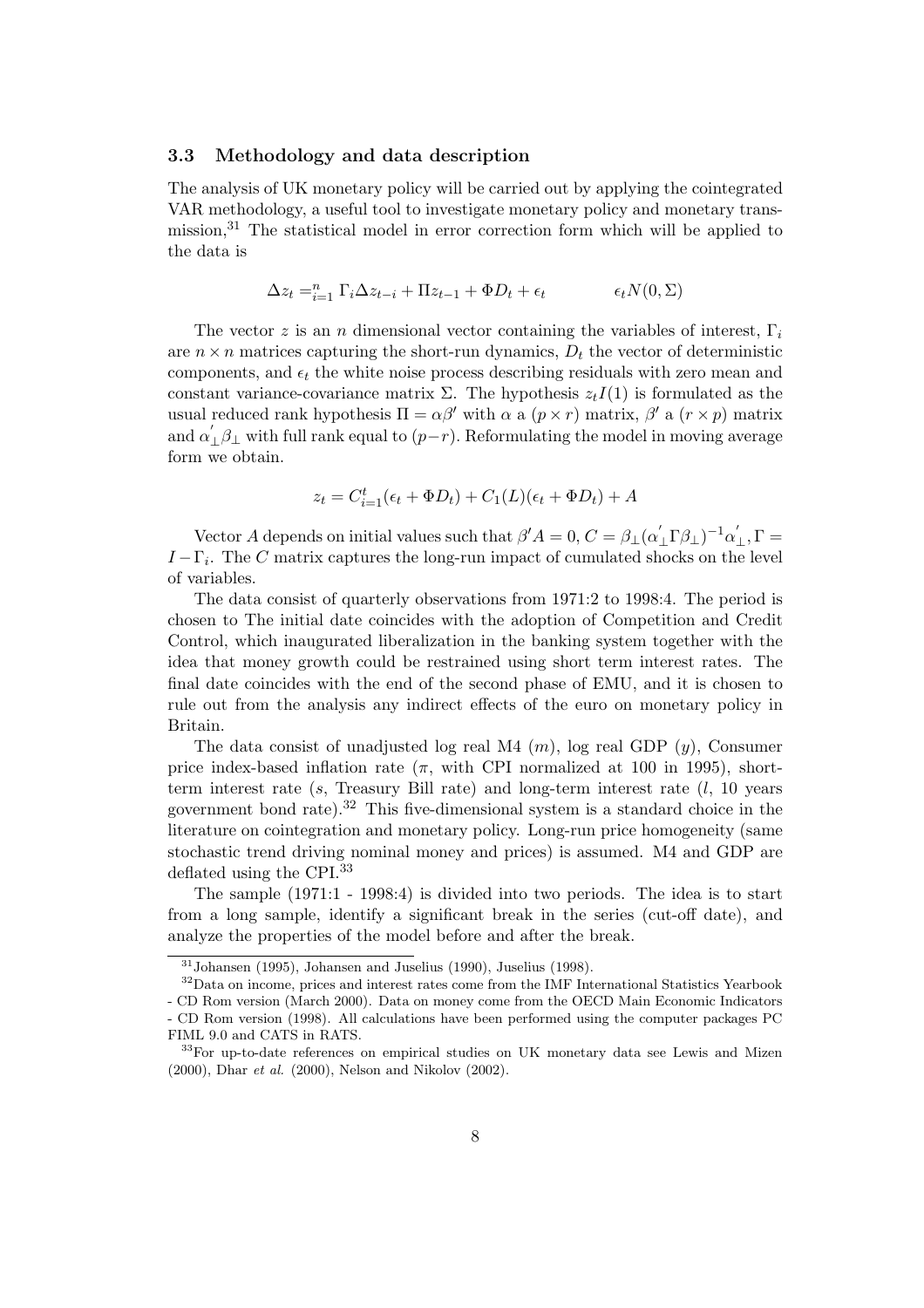This is the same methodology as applied by Juselius (1996) to analyze monetary policy in Germany. UK monetary targeting was officially discontinued in March 1987 but it had ceased being credible long before then. Instead of imposing 1987:1 as the cut-off date, different alternatives were considered and tested. Stability of parameters and residuals suggests choosing 1985: 4.

## 3.4 Model selection and evaluation

The model is a five-dimensional cointegrated VAR model, with a constant term, centered seasonal dummies, linear trend (restricted to lie in the cointegrating space) and impulse dummies, introduced to account for outliers.<sup>34</sup> Information criteria (e.g. Akaike test) suggest choosing one lag for both periods.

Each equation of Model 1 (1971:2 - 1985:4; 59 quarterly observations) is fitted with 13 parameters, leaving  $45 = 58 - 13$  degrees of freedom for the variance. Each equation of Model 2 (1986:1 -1998:4; 52 quarterly observations) is fitted with 11 parameters, leaving  $40 = 51 - 11$  degrees of freedom for the variance. Normality of estimated residuals for period 1 is impaired by the presence of outliers (see Table 1).<sup>35</sup> Tests on single equations are not included and are available upon request.

| Table 1. Misspecification tests               |      |        |  |
|-----------------------------------------------|------|--------|--|
| Period 1: 1971:2 - 1985:4                     |      |        |  |
| Residual autocorrelation order 1 $\chi^2(25)$ | 20.4 | [0.73] |  |
| Residual autocorrelation order 4 $\chi^2(25)$ | 33.2 | [0.13] |  |
| Vector normality $\chi^2$ (10)                | 30.7 | [0.00] |  |
| Period 2: 1986:1 - 1998:4                     |      |        |  |
| Residual autocorrelation order 1 $\chi^2(25)$ | 35.1 | [0.09] |  |
| Residual autocorrelation order 4 $\chi^2(25)$ | 23.6 | [0.54] |  |
| Vector normality $\chi^2$ (10)                | 18.1 | [0.05] |  |

Following Juselius and Toro (1999), it is possible to tests whether the models estimated for period 1 and 2 are significantly different from one another.<sup>36</sup> The hypothesis of constant parameters is strongly rejected by the data.

| $\frac{1}{2}$                |                            |                            |                   |           |  |
|------------------------------|----------------------------|----------------------------|-------------------|-----------|--|
|                              |                            |                            |                   |           |  |
| $-log   \Sigma   \times T_i$ | $-log  \Sigma  \times T_i$ | $-log  \Sigma  \times T_i$ | $\chi^2(v)$       |           |  |
| <i>First period</i>          | Second period              | <i>Full sample</i>         | $\textit{Static}$ | $95\%~CI$ |  |
| $52.977\times58$             | $60.263\times51$           | $54.486\times110$          | 153(70)           | 49-95     |  |

Table 2. Testing for a regime shift

 $34$ Three impulse dummies  $(0, 1, -1, 0, ...)$  were introduced in period 1: 1974:1, 1979:2, 1979:3). One impulse dummy in 1990:2 was required in period 2. The deterministic component takes up 8 degrees of freedom in Model 1 and 6 degrees of freedom in Model 2.

 $35$ Non-normality can be due to excess Kurtosis, as in this case, or excess skewness. If excess skewness is limited or absent, non-normality does not significantly impair the reliability of estimates.

<sup>&</sup>lt;sup>36</sup>The test is an LR test, approximately distributed as a  $\chi^2(v)$ , with v equal to the total number of estimated parameters in the cointegrated VAR model under the null hypothesis of constant parameters.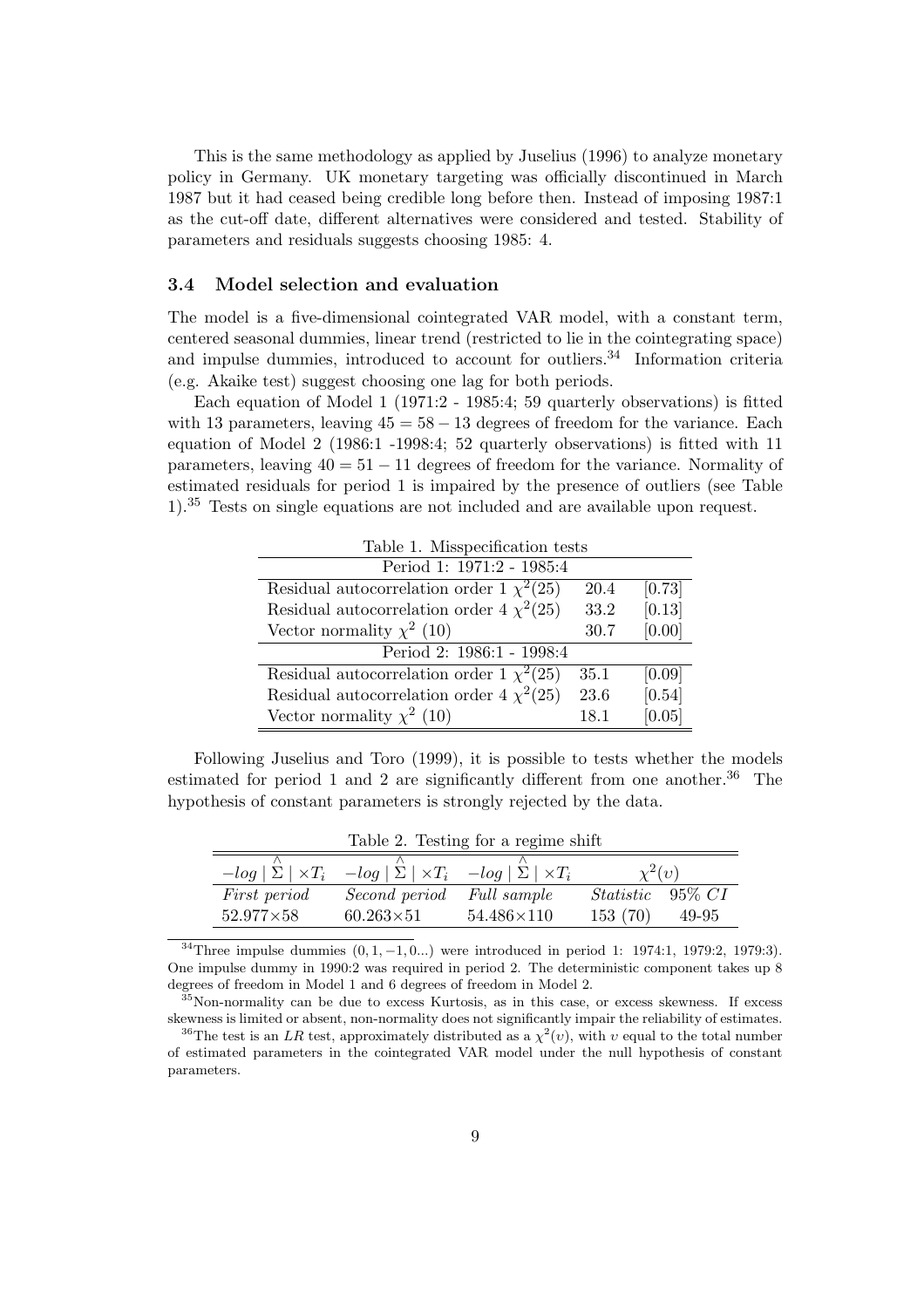#### 3.5 Cointegration rank

The null hypothesis that there are at most r cointegrating vectors, and  $5 - r$  unit roots, is tested using the Johansen methodology. The tests indicate cointegration rank equal to 2 in period 1 and to 3 in period 2.

| ranic o.<br><b>TOSUS TOT COTTIGGLATION LATIN</b> |                |                              |      |        |       |      |
|--------------------------------------------------|----------------|------------------------------|------|--------|-------|------|
| $Period\ 1:1971:2-1985:4$                        |                |                              |      |        |       |      |
| Eigen                                            | $H_o: r_1$     | $p-r_1$                      | Max  | $90\%$ | Trace | 90%  |
| 0.82                                             | 0              | 5                            | 99.4 | 23.7   | 156.1 | 82.7 |
| 0.48                                             | 1              | 4                            | 37.4 | 19.9   | 56.7  | 58.9 |
| 0.17                                             | 2              | 3                            | 10.8 | 16.1   | 19.2  | 39.1 |
| 0.10                                             | 3              | $\overline{2}$               | 6.6  | 12.4   | 8.4   | 22.9 |
| 0.03                                             | 4              | 1                            | 1.8  | 10.6   | 1.8   | 10.6 |
|                                                  |                | $Period\ 2: 1986: 1-1998: 4$ |      |        |       |      |
| Eigen                                            | $H_o: r_1$     | $p-r_1$                      | Max  | 90%    | Trace | 90%  |
| 0.84                                             | 0              | 5                            | 93.2 | 23.7   | 202.7 | 82.7 |
| 0.69                                             | 1              | 4                            | 59.3 | 19.9   | 109.6 | 58.9 |
| 0.44                                             | $\overline{2}$ | 3                            | 29.8 | 16.1   | 50.3  | 39.1 |
| 0.28                                             | 3              | $\overline{2}$               | 17.1 | 12.4   | 20.5  | 22.9 |
| 0.06                                             | 4              |                              | 3.4  | 10.6   | 3.4   | 10.6 |

Table 3. Tests for cointegration rank

The kind of relationships which cointegration aims at detecting (money demand, interest rate and exchange rate parities, IS effect) are usually obtained in general equilibrium models with no restrictions to market adjustment. This being the case, the cointegration rank can be seen as an indication of how well such adjustment takes place. Cet. par. a larger number of cointegrating vectors is to be expected the less regulated the economic environment is.<sup>37</sup>

# 3.6 Testable propositions

# 3.6.1 Stationarity, weak exogeneity, long-run exclusion

- 1. Testing stationarity (ST A) requires imposing zero restrictions on all the coefficients of the first cointegrating vector but one at the time. Stationarity is the null hypothesis. Test statistic is distributed as  $\chi^2(p-r)$ . A stationary variable identifies one of the cointegrating vectors.
- 2. Testing long run exclusion  $(LRE)$  requires imposing zero restrictions on the coefficients of one variable at a time in all the  $r$  cointegrating vectors, leaving all the other coefficients unrestricted. The test statistic is distributed as  $\chi^2(r)$ .
- 3. Testing weak exogeneity  $(WEX)$  requires imposing zero restrictions on the  $\alpha$  coefficients of the  $\Pi$  matrix, one row at the time. The test statistic is distributed as a  $\chi^2(r)$ . Weak exogeneity specifies one of the common trends.

 $37$ Juselius and Toro (1999), p. 15.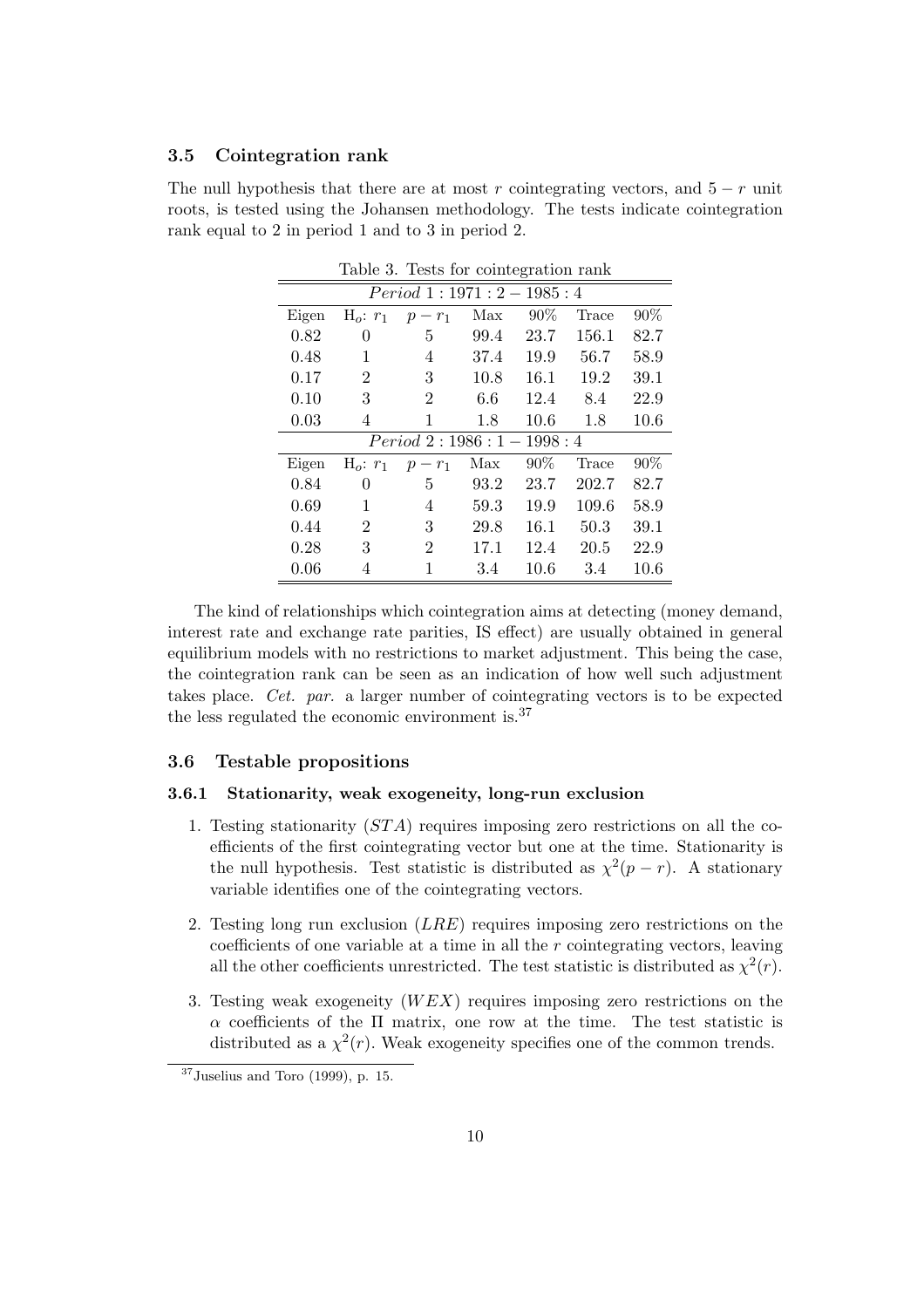#### 3.6.2 Economic propositions

- 1. Money demand:  $cv = m \beta_1 y \beta_2 s \beta_3 l \beta_4 \pi \beta_5 Trend \sim I(0), \beta_1 > 0, \beta_3 \leq$  $0, \beta_4 \leq 0$  and  $\Delta m$  adjusting to cv. Possible constraints on money demand to be tested independently or jointly include: velocity constraint  $(\beta_1 = 1)$ , no impact of inflation ( $\beta_4 = 0$ ), s as a proxy of the return on deposits ( $\beta_2 \ge 0$ ), s the main opportunity cost of holding money  $(\beta_2 \leq 0, \beta_3, \beta_4 = 0)$ , l as the main opportunity cost of holding money  $(\beta_2, \beta_4 = 0, \beta_3 \le 0), (l - s)$  as a measure of the opportunity cost of holding money  $(\beta_2 = -\beta_3, \beta_3 \le 0)$ .<sup>38</sup> Failure of money demand may be due to distorting regulation of the banking system.<sup>39</sup>
- 2. Fisher parity:  $cv_1 = l \pi \sim I(0), \Delta l$  adjusting to  $cv_1$ . Failure of Fisher parity may be due to tax effects, systematic overprediction of inflation by market participants, time-varying risk premium dependent on the level and variability of inflation.<sup>40</sup>
- 3. Expectation hypothesis:  $cv = l s \sim I(0)$ ,  $\Delta l$  adjusting to cv. Failure of expectation hypothesis may be due to financial markets imperfections.
- 4. GDP equation:  $cv = y \beta_1 l \beta_2 \pi \beta_3 Trend, \beta_1 \leq 0, \beta_2 \geq 0, \Delta y$  adjusting to cv. Possible constraints to be tested separately or jointly are: trend stationarity  $(\beta_1 = 0, \beta_2 = 0)$ , IS effect  $(\beta_1 = -\beta_2, \beta_1 \le 0)$ . Failure of IS effect indicates weakness of monetary transmission through the interest rate channel.
- 5. Short term rate equation:  $cv = s \beta_1 y \beta_2 \pi \beta_3 l \sim I(0)$ ,  $\Delta s$  adjusting to cv,  $\beta_1 \geq 0$  (demand effect on short term rates),  $0 \leq \beta_2 \leq 1$  (partial adjustment to inflation),  $\beta_2 \geq 1$  (over-adjustment to inflation).<sup>41</sup>

# 3.7 Time series and cointegration properties in Period 1

The hypothesis of stationarity is rejected for all the variables (All lines in Table 4 report p-values of the tests). For real money, real income and inflation trend stationarity is rejected as well. Results are robust to the choice of the number of cointegrating vectors. The short term rate appears to be excludable from the cointegrating space, while the long term interest rate, being borderline weakly exogenous, could be one of the three common trends driving the system.

 $^{38}\mathrm{Inflation}$  can be treated as a proxy of the return on real assets.

<sup>&</sup>lt;sup>39</sup>When the central bank exerts a strong control of the banking system it can force its own choice of money supply (text-book case) with money demand passively adjusting to it. In this case money is expected to be weakly exogenous and significant in the cointegrating space. Gennari and Juselius (1998) discuss this case analyzing Italian data.

 $^{40}$ Brand and Cassola (2000), page 16.

 $^{41}$ If the long term rate is weakly exogenous and the short term rate is not, the possibility that the former affects the latter can be tested. No prior assumptions can be imposed on the sign of  $\beta_3$ , as it depends on the substitution effects within the financial system.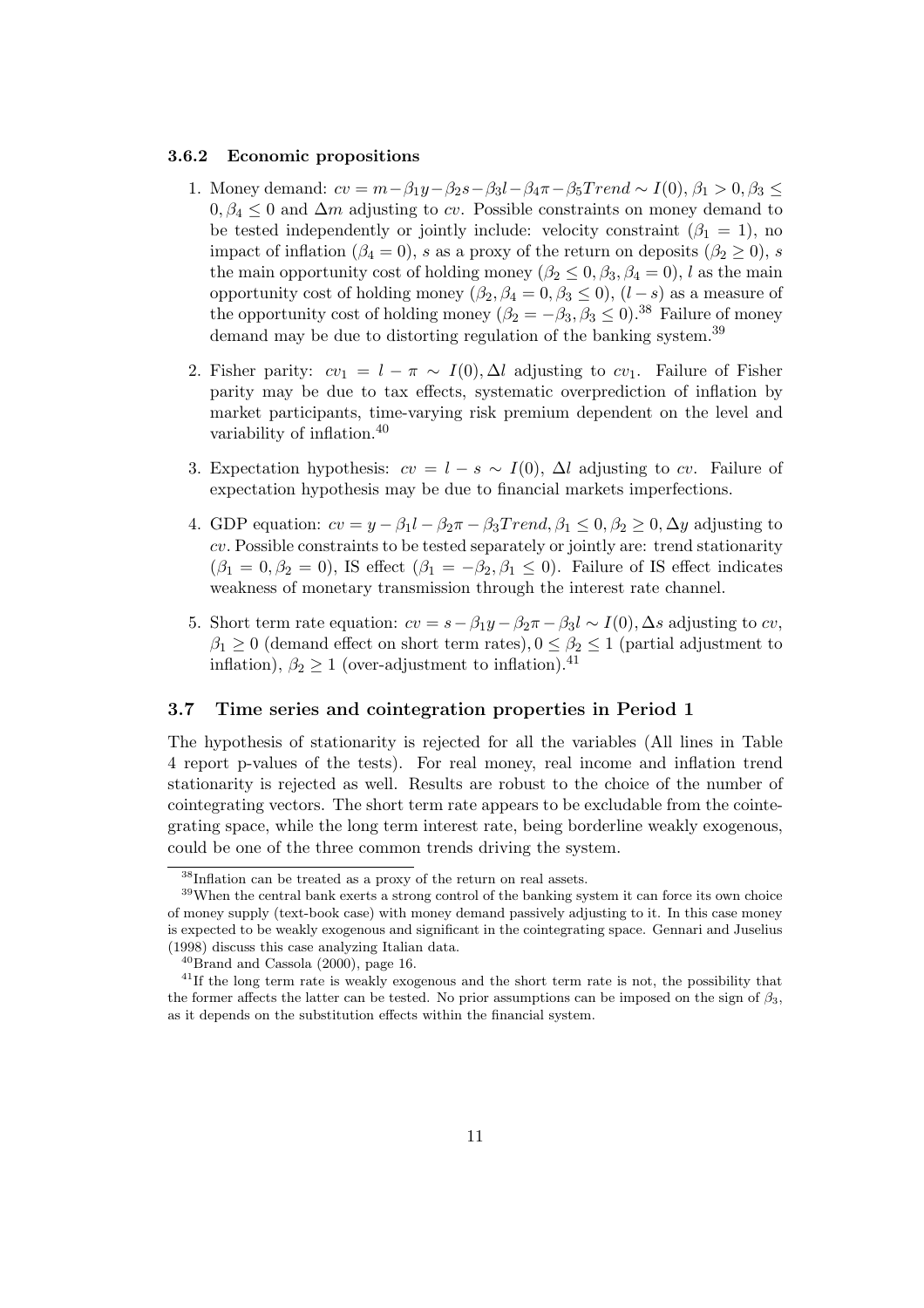Both the velocity constraint and the hypothesis that the interest rate differential measures the opportunity cost of holding money are (weakly) not rejected by the data. Inflation cannot be tested out of money demand. The best specification of money demand (p-value 80%) contains velocity constraint, long term interest rate, inflation and trend. The coefficients on long term rate and inflation have both the appropriate sign, indicating substitutability between money, bonds and real assets.<sup>42</sup> The trend coefficient in the money demand equation indicates declining velocity.

Both the Fisher parity and the Expectation hypothesis are rejected by the data (financial market imperfections). Real GDP is explained by trend (positive growth) and real long term interest rate (negative IS effect). In line with tests on long-run excludability, coefficients on the short term interest rate in the cointegrating space are tested to be jointly equal to zero.

| Lable 4. Diligie hypotheses. $1311.2 - 1300.4$                                                |                                                                                                    |  |  |  |
|-----------------------------------------------------------------------------------------------|----------------------------------------------------------------------------------------------------|--|--|--|
| 1. $STA: p_m = 0.00, p_y = 0.00, p_\pi = 0.00, p_s = 0.00, p_l = 0.00$                        |                                                                                                    |  |  |  |
|                                                                                               | 2. LRE : $p_m = 0.01$ , $p_y = 0.00$ , $p_\pi = 0.00$ , $p_s = 0.96$ , $p_l = 0.00$ , $p_T = 0.00$ |  |  |  |
| 3. $WEX: p_m = 0.01, p_y = 0.01, p_\pi = 0.00, p_s = 0.11, p_l = 0.07$                        |                                                                                                    |  |  |  |
| 4. Money demand : $m - \beta_1 y - \beta_2 s - \beta_3 l - \beta_4 \pi - \beta_5 T \sim I(0)$ |                                                                                                    |  |  |  |
| $\beta_1 = 1, \beta_5 = 0$                                                                    | $LR-test, r = 2 : \chi^2(1) = 2.86$ [0.09]                                                         |  |  |  |
| $\beta_2=-\beta_3, \beta_5=0$                                                                 | $LR-test, r = 2 : \chi^2(1) = 3.35$ [0.07]                                                         |  |  |  |
| $\beta_4 = 0, \beta_5 = 0$                                                                    | $LR-test, r = 2 : \chi^2(1) = 12.5$ [0.00]                                                         |  |  |  |
| $\beta_1 = -1, \beta_2 = -\beta_3, \beta_5 = 0$                                               | $LR-test, r = 2 : \chi^2(2) = 13.1$ [0.00]                                                         |  |  |  |
| $\beta_1 = 1, \beta_2 = 0, \beta_3 < 0, \beta_4 < 0$                                          | $LR-test, r = 2 : \chi^2(2) = 0.06$ [0.80]                                                         |  |  |  |
| 5. Fisher Parity : $l - \beta_1 \pi \sim I(0)$                                                |                                                                                                    |  |  |  |
| $\beta_1=1$                                                                                   | $LR-test, r = 2 : \chi^2(4) = 29.7$ [0.00]                                                         |  |  |  |
| $\beta_1\neq 1$                                                                               | $LR-test, r = 2 : \chi^2(3) = 12.2$ [0.00]                                                         |  |  |  |
| 6. Expectation Hypothesis : $l - \beta_1 s \sim I(0)$                                         |                                                                                                    |  |  |  |
| $\beta_1=1$                                                                                   | $LR-test, r = 2 : \chi^2(4) = 29.7$ [0.00]                                                         |  |  |  |
| $\beta_1\neq 1$                                                                               | $LR-test, r = 2 : \chi^2(3) = 20.5$ [0.00]                                                         |  |  |  |
| 7. Real income : $y - \beta_1 l - \beta_2 \pi - \beta_3 Trend \sim I(0)$                      |                                                                                                    |  |  |  |
| $\beta_1 = 0, \beta_2 = 0;$                                                                   | $LR-test, r = 2 : \chi^2(3) = 16.5$ [0.00]                                                         |  |  |  |
| $\beta_1=-\beta_2$                                                                            | $LR-test, r = 2 : \chi^2(2) = 0.93$ [0.63]                                                         |  |  |  |

Table 4. Single hypotheses: 1971 : 2 − 1985 : 4

A joint test of money demand (Table 4, line 9,  $cv_1 : m - y + 31.4\pi + 18.2l +$ 0.007Trend), real income (Table 4, line 18,  $cv_2 : y + 5.3(l - \pi) - 0.006Trend$ ), exclusion of short term rate, is not rejected with a p-value of 0.45. Money significantly adjusts to  $cv_1$  ( $\alpha_{11} = -0.06, t - value = -7.8$ ), compatibly with the hypothesis of a stable long-run money demand. Real income significantly adjusts to  $cv_2$  ( $\alpha_{22} = -0.16, t - value = -3.4$ ), compatibly with the identification of cv<sub>2</sub> as an income equation. The coefficient measuring the reaction of  $\Delta \pi$  to cv<sub>1</sub>  $(\alpha_{31} = 0.017, t - value = 4.6)$  could indicate that positive shocks to nominal money (or negative shocks to the price level) may lead to higher inflation.

 $^{42}$ Brand and Cassola (2000) (pages 12-13) discuss why the long term bond rate could be an effective proxy for the opportunity costs of holding money when broad monetary aggregates are modelled in the system.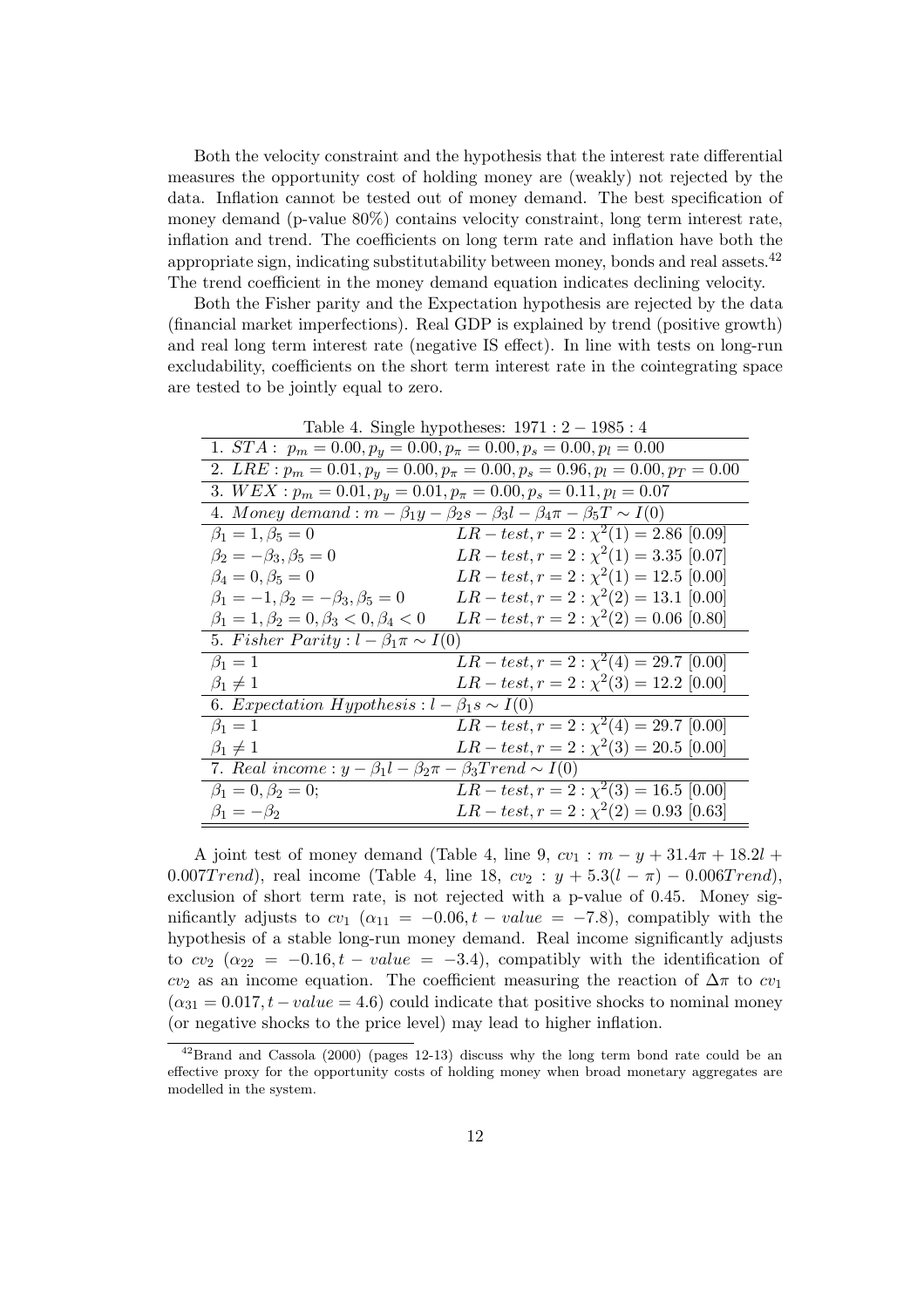The coefficient measuring the reaction of  $\Delta \pi$  to  $cv_2$  ( $\alpha_{32} = 0.21$ , s.e = 6.9) indicates that positive shocks to real income tend to lead to higher inflation (demand driven inflation).

#### 3.8 Time series and cointegration properties in Period 2

The hypothesis of stationarity is rejected for all the variables (Table 5, line 1). Inflation is tested to be trend stationary (negative trend, p-value 0.25). This identifies one cointegrating vector. Results are robust to the choice of the number of cointegrating vectors. The long term rate, unlike the other four variables, appears to be borderline excludable from the cointegrating space and, as in period 1, weakly exogenous.

| Table 5. Single hypotheses: $1986 : 1 - 1998 : 4$                           |                                                                                                            |  |  |  |
|-----------------------------------------------------------------------------|------------------------------------------------------------------------------------------------------------|--|--|--|
| 1. $STA: p_m = 0.00, p_y = 0.00, p_\pi = 0.00, p_s = 0.00, p_l = 0.00$      |                                                                                                            |  |  |  |
| 2. $LRE: p_m = 0.01, p_y = 0.00, p_s = 0.00, p_l = 0.03$                    |                                                                                                            |  |  |  |
|                                                                             | 3. $WEX : p_m = 0.00, p_y = 0.00, p_\pi = 0.00, p_s = 0.00, p_l = 0.41$                                    |  |  |  |
|                                                                             | 2. Money demand: $(m-p) - \beta_1 y - \beta_2 s - \beta_3 l - \beta_4 \pi - \beta_5 T \sim I(0)$           |  |  |  |
|                                                                             | $\beta_1 = 1, \beta_2 = 0, \beta_3 < 0, \beta_4 < 0$ $LR - test, r = 2 : \chi^2(3) = 11.5$ [0.00]          |  |  |  |
| $\beta_1=1, \beta_2=-\beta_3$                                               | $LR-test, r = 3 : \chi^2(3) = 13.7$ [0.00]                                                                 |  |  |  |
|                                                                             | $\beta_1 > 0, \beta_2 \leq 0, \beta_3 = 0, \beta_4 = 0, \quad LR-test, r = 3 : \chi^2(3) = 2.80 \; [0.24]$ |  |  |  |
| 3. Fisher Parity : $l - \beta_1 \pi \sim I(0)$                              |                                                                                                            |  |  |  |
| $\beta_1=1$                                                                 | $LR-test, r = 3 : \chi^2(5) = 22.4$ [0.00]                                                                 |  |  |  |
| $\beta_1\neq 1$                                                             | $LR-test, r = 3: \chi^2(4) = 22.4$ [0.00]                                                                  |  |  |  |
| 4. Expectation Hypothesis : $l - \beta_1 s \sim I(0)$                       |                                                                                                            |  |  |  |
| $\beta_1=1$                                                                 | $LR-test, r = 3: \chi^2(5) = 21.3$ [0.00]                                                                  |  |  |  |
| $\beta_1\neq 1$                                                             | $LR-test, r = 3 : \chi^2(4) = 21.3$ [0.00]                                                                 |  |  |  |
| 5. Real income : $y - \beta_1 l - \beta_2 \pi - \beta_3 t$ rend $\sim I(0)$ |                                                                                                            |  |  |  |
| $\beta_1 = 0, \beta_2 = 0$                                                  | $LR-test, r = 3 : \chi^2(4) = 16.4$ [0.00]                                                                 |  |  |  |
| $\beta_1=-\beta_2$                                                          | $LR-test, r = 3: \chi^2(3) = 7.45$ [0.05]                                                                  |  |  |  |
| 6. Short rate : $s - \beta_1 y - \beta_2 \pi - \beta_3 l \sim I(0)$         |                                                                                                            |  |  |  |
| $\beta_1 > 0, \beta_2 > 0$                                                  | $LR-test, r = 3: \chi^2(3) = 3.32$ [0.36]                                                                  |  |  |  |

Both the money demand specification obtained in period 1 and the hypothesis that the interest rate differential measures the opportunity cost of holding money are rejected by the data. The best specification of money demand for period 2 (p-value 24%) leaves the coefficient on income unconstrained ( $\beta_1 = 5.8$ ), the Treasury bill rate as a measure of the opportunity cost of holding money ( $\beta_2 = -12.8, \beta_3 = 0$ ), no distinct impact of inflation  $(\beta_4 = 0)$  and trend.

The high income elasticity of money demand suggests the presence of wealth effects. Liberalization and increasing competition in the banking and financial sector, inducing higher substitutability between Treasury bills and deposits, and the structural change in the inflation process explain the changing nature of the opportunity cost of holding money.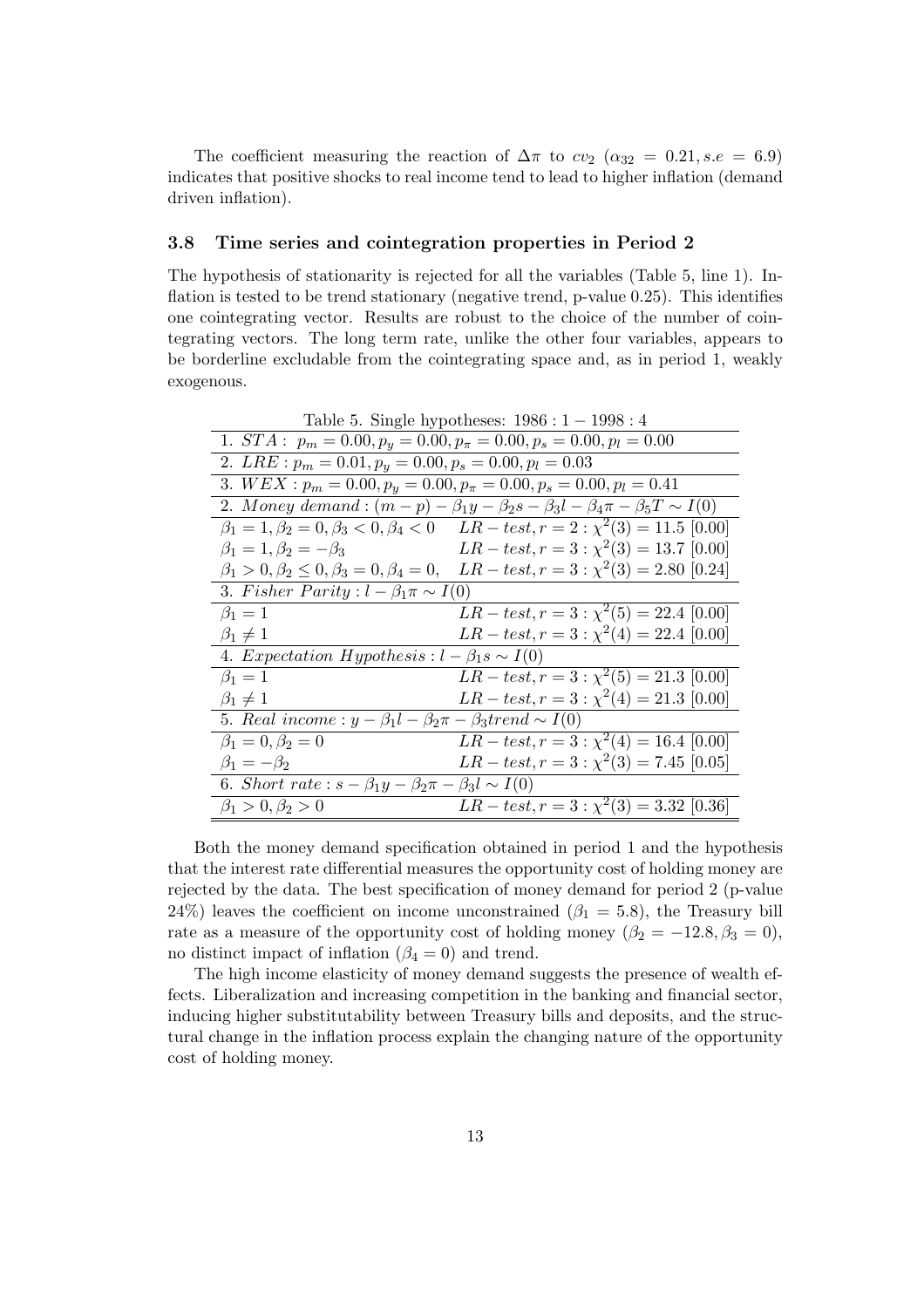As in period 1, both the Fisher parity and the Expectation hypothesis are rejected by the data (financial market imperfections). Trend stationarity of real income and IS effect are equally rejected.

A joint test of inflation and trend  $(cv_1 : \pi + 0.0002Trend)$ , money demand  $(cv_2 : m - 5.8y + 12.4s + 0.002Trend)$ , short-term interest rate equation (  $cv_3 : s 0.1y-4.3\pi+0.4l$ ,<sup>43</sup> is not rejected with a p-value of 0.26. Money significantly adjusts to  $cv_2$  ( $\alpha_{12} = -0.13$ ,  $t - value = -5.2$ ), compatibly with the hypothesis of a stable long-run money demand with the Treasury bill rate measuring the opportunity cost of holding money (foregone returns). The short term rate adjusts to  $cv_3$ , but the  $\alpha$ coefficient is borderline significant.

## 3.9 The Π matrix

The  $\Pi = \alpha \beta'$  matrix, corresponding to the restrictions described above for the two periods, is reported in Table 6 below. The upper section of the table refers to period 1, the lower section to period 2. Significant coefficients (t-value larger than 2.5 in absolute value) are indicated in bold print.

| Table 6. The $\Pi$ matrix |                              |                  |           |                  |             |  |  |
|---------------------------|------------------------------|------------------|-----------|------------------|-------------|--|--|
| $Period\ 1:1971:2-1985:4$ |                              |                  |           |                  |             |  |  |
|                           | $\boldsymbol{m}$             | $\overline{y}$   | $\pi$     | $\boldsymbol{s}$ | l           |  |  |
| $\Delta m$                | $-0.06$                      | $-0.18$          | $-0.55$   | 0.00             | $\bf -2.21$ |  |  |
| $\Delta y$                | $\bf -0.02$                  | $-0.14$          | 0.17      | 0.00             | $-1.35\,$   |  |  |
| $\Delta \pi$              | 0.02                         | 0.17             | $-0.59$   | 0.00             | 1.41        |  |  |
| $\Delta s$                | 0.00                         | 0.03             | $-0.16$   | 0.00             | 0.21        |  |  |
| $\Delta l$                | 0.00                         | 0.01             | $-0.04$   | 0.00             | 0.10        |  |  |
|                           | $Period\ 2: 1986: 1-1998: 4$ |                  |           |                  |             |  |  |
|                           | m                            | $\boldsymbol{y}$ | $\pi$     | $\boldsymbol{s}$ | l           |  |  |
| $\Delta m$                | $\bf -0.13$                  | 0.46             | $-0.98$   | 0.37             | 0.74        |  |  |
| $\Delta y$                | 0.02                         | 0.00             | $-0.30$   | $-0.97$          | $-0.48\,$   |  |  |
| $\Delta \pi$              | $-0.03$                      | 0.10             | $-0.53\,$ | 0.33             | 0.28        |  |  |
| $\Delta s$                | $-0.01$                      | 0.02             | 0.44      | $-0.18$          | $-0.06$     |  |  |
| Δl                        | 0.00                         | 0.00             | 0.00      | 0.00             | 0.00        |  |  |

In period 1, the impact of  $\pi$  and l on  $\Delta m$  and  $\Delta y$  is compatible with the assumptions of money demand and IS effect. The link between l and  $\Delta \pi$  could be explained in terms of the (current) bond rate level anticipating (future) higher inflation. The impact of y on  $\Delta m$  and of m on  $\Delta y$  requires further investigation and may be due to substitution effects between money and real assets.<sup>44</sup>

<sup>&</sup>lt;sup>43</sup>Interpreting  $cv_3$  as an equation for the Treasury Bill rate  $s = 0.1y + ...$ , the vector indicates a positive impact of income and inflation on the short term rate (demand effect) and a negative impact of bond rates (substitution effect between Treasury Bills and Bonds).

<sup>&</sup>lt;sup>44</sup>Higher real GDP leading to higher asset prices (stock exchange boom) and lower money demand (substitution effect between money and real assets). Moreover, a positive shock to real income has two effects on money demand: a positive effect (transaction purposes), and a negative effect (higher real income leading to higher inflation and lower money demand). To find a negative impact of real income on real money could indicate that the second effect is stronger than the first one.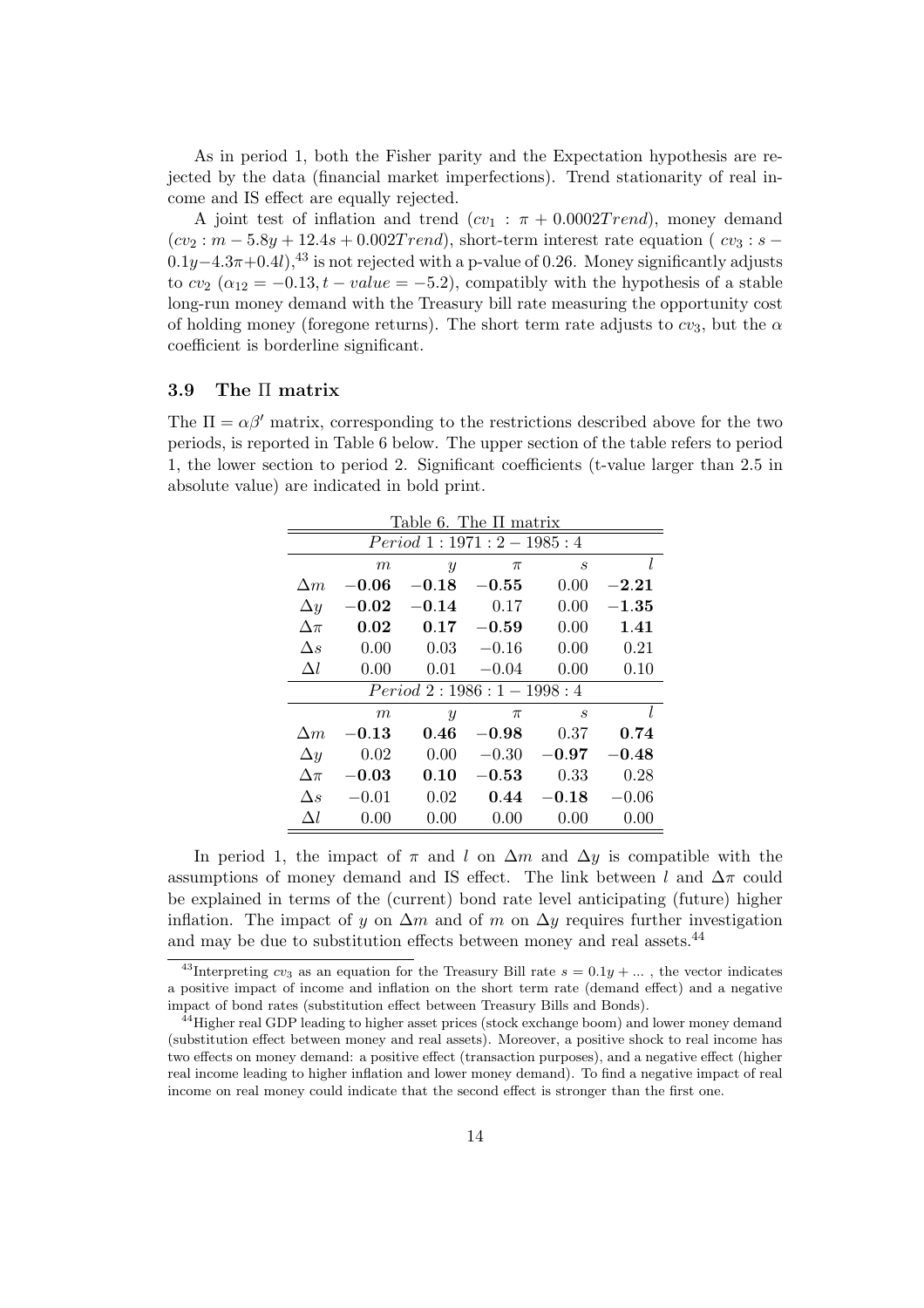In period 2, the impact of y and  $\pi$  on  $\Delta m$  is compatible with the assumptions of money demand.<sup>45</sup> The impact of l on  $\Delta y$  is the same IS effect identified in period 1.  $\Delta \pi$  is negatively affected by the level of  $m^{46}$  and  $\pi$  (adjustment mechanism), and positively affected by y (demand effect).  $\Delta s$  positively reacts to inflation (Treasury Bill rates set in a competitive financial environment) and negatively to itself (adjustment mechanism).  $\Delta l$  is weakly exogenous.

#### 3.10 The C matrix

Having imposed a series of identifying restrictions on the r cointegrating vectors, the dual representation of the cointegration space allows for the identification of the  $p-r$  common trends driving the system. The key element of the MA representation is the C matrix capturing the impact of cumulated shocks on the levels of variables.

In period 1, choosing 2 cointegrating vectors implies 3 common trends. The C matrix for the two periods and corresponding to the restrictions described above is reported in Table 7 below, with statistically significant coefficients (t-values larger than 2.5) reported in bold print.

| Table 7. The $C$ matrix |                                            |                                                |                                              |                              |                              |  |  |
|-------------------------|--------------------------------------------|------------------------------------------------|----------------------------------------------|------------------------------|------------------------------|--|--|
|                         | $Period\ 1:1971:2-1985:4$                  |                                                |                                              |                              |                              |  |  |
|                         | $\Sigma\varepsilon_{m}^{\prime\prime}$     | $\Sigma\overset{\wedge}{\varepsilon_{\bm{u}}}$ | $\Sigma \hat{\varepsilon}_{\pi}$             | $\Sigma \hat{\varepsilon_s}$ | $\Sigma \hat{\varepsilon}_l$ |  |  |
| $\boldsymbol{m}$        | 0.62                                       | $-1.98$                                        | 0.59                                         | $-0.00$                      | $-19.6$                      |  |  |
| $\boldsymbol{y}$        | $-0.10$                                    | 0.41                                           | 0.58                                         | $-0.00$                      | $-5.39$                      |  |  |
| $\pi$                   |                                            | $-0.02 0.08$                                   | 0.04                                         | 0.08                         | $-0.00$                      |  |  |
| $\boldsymbol{s}$        | $-0.01$                                    | $-0.03$                                        | $-0.16$                                      | 1.00                         | $-0.42$                      |  |  |
| l                       | $-0.03$                                    | $-0.00$                                        | $-0.07$                                      | 0.00                         | 0.92                         |  |  |
|                         | $Period\ 2: 1986: 1-1998: 4$               |                                                |                                              |                              |                              |  |  |
|                         | $\overline{\Sigma \varepsilon_m}^{\wedge}$ | $\Sigma \hat{\varepsilon}_y$                   | $\Sigma \overset{\wedge}{\varepsilon_{\pi}}$ | $\Sigma \hat{\varepsilon}_s$ | $\Sigma \hat{\varepsilon}_l$ |  |  |
| m                       | 1.06                                       | 0.30                                           | $-2.86$                                      | $-4.01$                      | $-1.60$                      |  |  |
| $\boldsymbol{y}$        | 0.24                                       | 0.007                                          | $-0.56$                                      | $-0.77$                      | $-1.50$                      |  |  |
| $\pi$                   | $-0.00$                                    | $-0.00$                                        | 0.05                                         | 0.00                         | 0.00                         |  |  |
| $\boldsymbol{s}$        | 0.03                                       | 0.01                                           | $-0.11$                                      | $-0.06$                      | $\bf -0.51$                  |  |  |
| l                       | 0.00                                       | $-0.00$                                        | $-0.09$                                      | $-0.15$                      | 0.92                         |  |  |

Weak exogeneity tests indicate the bond rate as one of the common trends. This interpretation is supported by the MA representation of the data. Cumulated shocks to the bond rate negatively affect m (money demand effect),  $y$  (IS effect) and positively l, with a coefficient almost equal to one.

<sup>&</sup>lt;sup>45</sup>The positive impact of l on  $\Delta m$  is compatible with l negatively affecting s (substitution effect between treasury bills and bonds) and s negatively affecting  $\Delta m$  (substitution effect between Treasury bills and money).

<sup>&</sup>lt;sup>46</sup>This change in the monetary transmission mechanism contributes to explaining why monetary targeting was abandoned in period 2.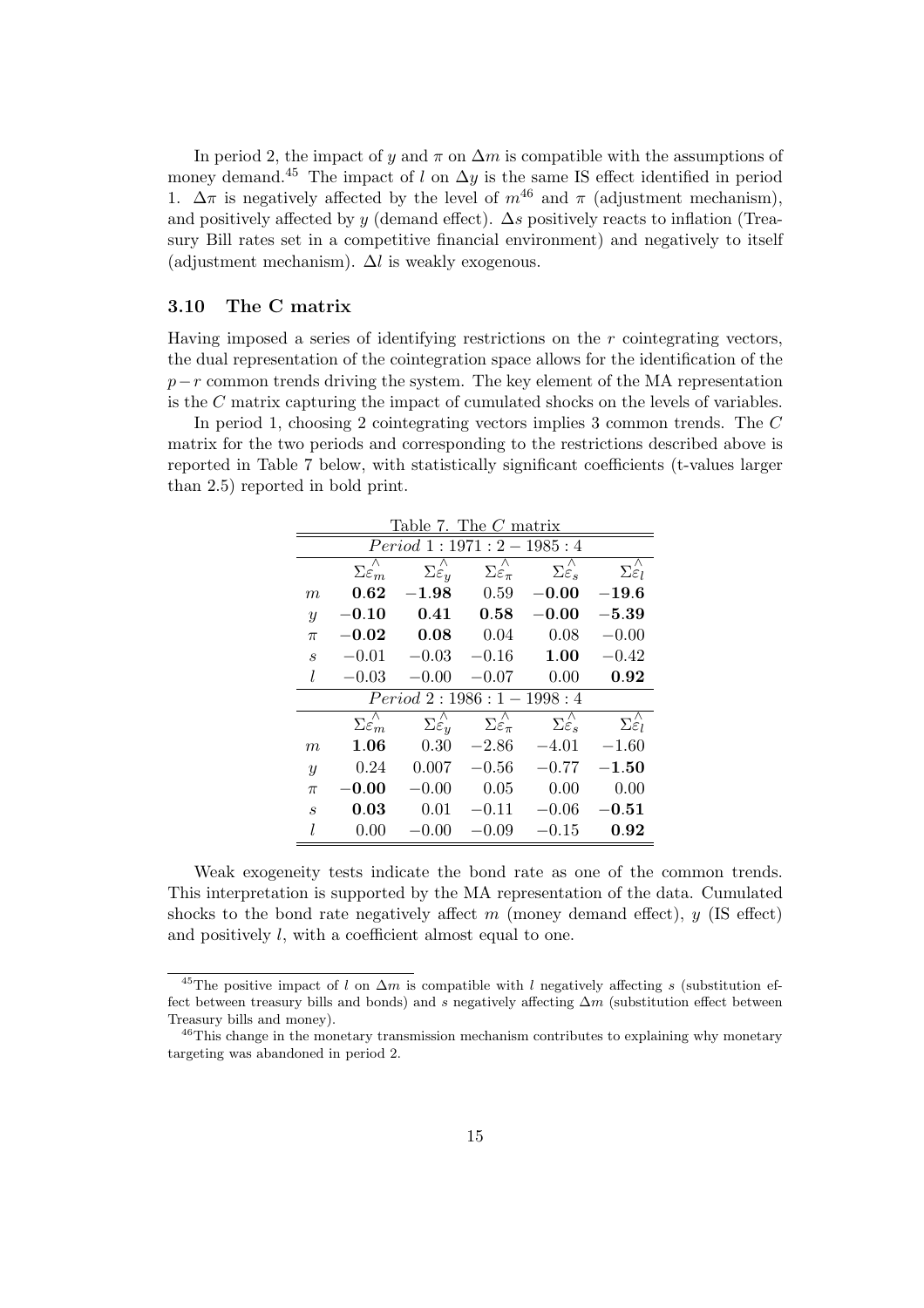The bond rate is not affected by any cumulated shocks but those on the bond rate itself. The interpretation of the other two trend is less secure. Cumulated shocks to real income (real common trend) have a positive and significant impact on y itself and  $\pi$  (demand effect) and a negative impact on money demand (substitution between money and real assets). Cumulated shocks to s only affect the Treasury bill rate itself.

In period 2, choosing 3 cointegrating vectors implies 2 common trends. The C matrix corresponding to the restrictions described in Section 3.7 is presented in Table 9 below, with statistically significant coefficients (t-values larger than 2.5) reported in bold print. Weak exogeneity tests indicate the bond rate as one of the common trends. This interpretation is supported by the MA representation of the data. The coefficient measuring the impact of  $\Sigma \hat{\varepsilon}_l$  on m has the correct (negative) sign but is statistically insignificant, contrary to period 1. This could depend on the weakening of the (direct) substitution effect between money and bonds with Treasury bills (and their market determined return) emerging as an intermediate step. The negative impact of  $\Sigma \hat{\varepsilon}_l$  on y is compatible with the IS effect, observed in period 1. In this case, the effect is still statistically significant but weaker, consistently with the hypothesis of a changing transmission mechanism. Finally the negative impact of  $\Sigma_{\varepsilon_l}^{\wedge}$  on s is in line with a substitution effect between Treasury bills and bonds, absent in period 1 because of barriers in the capital market due to regulation. The second common trend could be generically labelled domestic monetary trend. Cumulated shock to m have a positive impact on  $m$  itself and on  $s$  and a very weak negative impact on  $\pi.$ 

#### 3.11 Comments on empirical analysis

A cointegrating relation compatible with the money demand hypothesis (see above Section 3.5.2) is found in both periods with  $\Delta m$  equation adjusting to it. In period 1 (High and non-stationary inflation, high nominal bond rates, strongly regulated short term rates, barriers to international capital flows) the chosen formulation includes both inflation and the bond rate as measures of returns on alternatives to holding money (real assets and bonds).

In period 2 (Low and trend stationary inflation, low nominal bond rates, marketdetermined short term rates, no barriers to international capital flows) the chosen formulation only includes the short term interest rate as a measure of the opportunity cost of holding money.

Links between money and inflation appear to be "correct" in both periods. Inflation negatively affects  $\Delta m$  equations (Table 5 and 7), compatible with the hypothesis of the opportunity cost of holding money raising with inflation. The effect is stronger and direct in period 1 (when inflation was higher), weaker and indirect (through s) in period 2. In period 1, higher m induces higher  $\pi$  (leading indicator properties of money with respect to prices). In period 2 this effect disappears, possibly due to the structural change in the inflation process.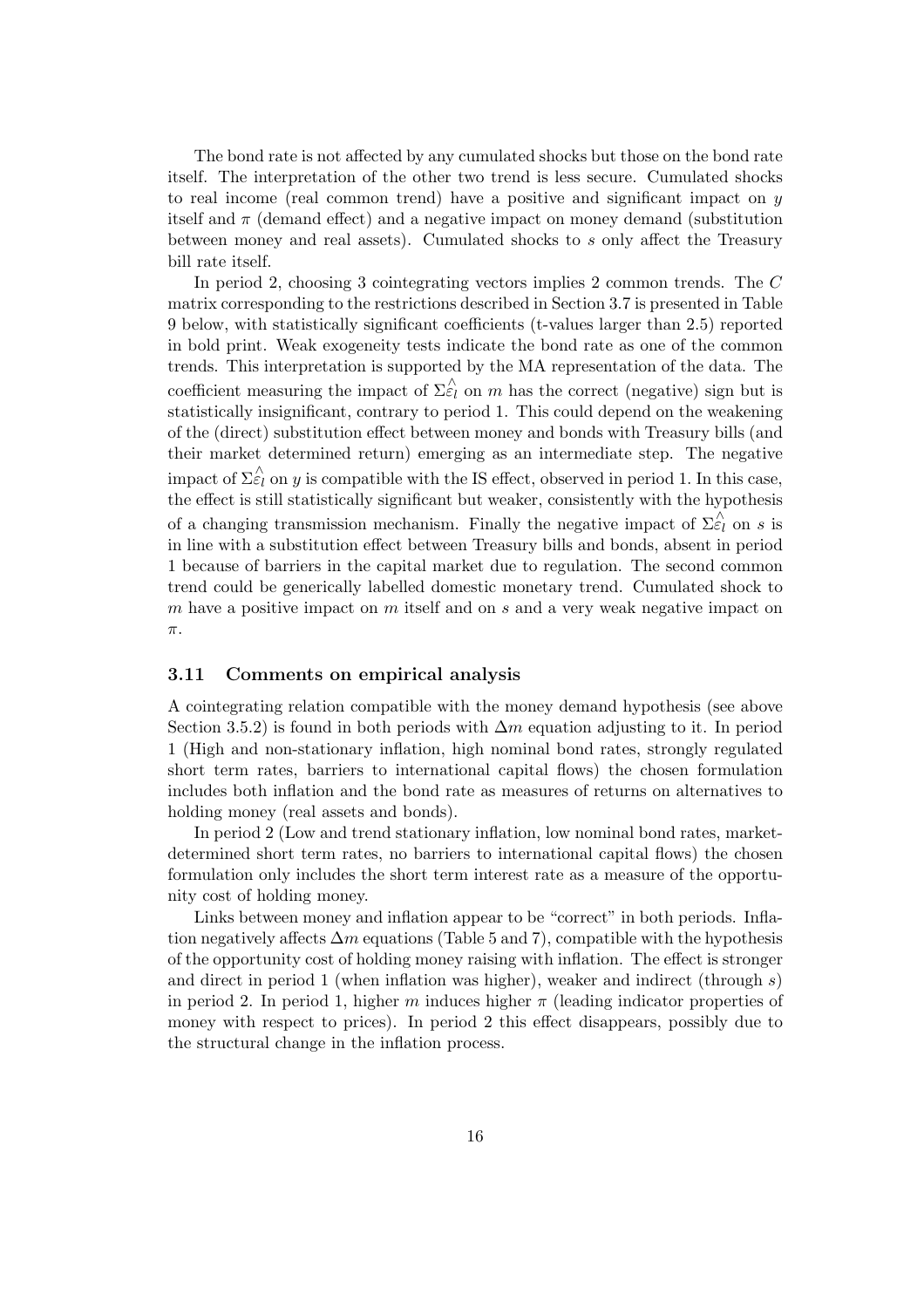But if money demand was stable, and the link between money and prices correct, why did monetary targeting fail in the UK?

My conclusion is that it failed because monetary policy instruments were either inappropriate or incompatible with a market-oriented and competitive banking and financial environment.

Monetary authorities tried to achieve targets by manoeuvering short-term rates. No attempt was made to control other variables such as bank reserves, contrary to the advice of Milton Friedman,  $47$  or bond rates.  $48$  The fact that the bond rate was the main determinant of period 1 money demand, the absence of stationary links short and long-term rates, and the bond rate weak exogeneity explain why this strategy was doomed to fail. Regulation (the corset) helped for a while in the task of achieving targets. Circumventing innovation, the risk of disintermediation, and market-oriented reforms monetary targeting nullified this possibility and monetary targeting had to give way.

The pulling down of barriers obstructing international capital movements and increasing competition in the banking and financial sector, both within the country and between UK and foreign institutions, might explain the changing status of the bond rate, with external (exchange rate and international parity) and structural (financial market deregulation) considerations exerting a stronger influence on its determination than before in period 2 rather than in period 1. For the same reasons, the short term rate appears to have become a better hedge against inflation. Substitution between Treasury bills and bonds appear in period 2 as a consequence of eliminating barriers in the capital market. Notwithstanding this, the spread is not stationary.

# 4 The monetary pillar (part 2)

## 4.1 A simple scheme

In order to better understand the monetary pillar a simple scheme of the M3 money market may be useful. This consists of money demand, money supply and equilibrium condition. Adopting the same notation as above, a general (deterministic) money demand is of the following kind

$$
(1) \ m^d = p + a_1y + a_2s + a_3l + a_4\pi
$$

with  $a_1 > 0$  and the magnitude and sign of  $a_2$ ,  $a_3$  and  $a_4$  depending on the prevailing structural and substitution effects between money, short term bonds, long term bonds and real assets.

 $47$ Friedman (1980).

<sup>48</sup>As to bond rates, public debt management considerations were always given pre-eminence with respect to their management.Only the fiscal scenario improved and with adoption of overfunding (see above note 24), bond rates started being directly influenced for monetary control purposes.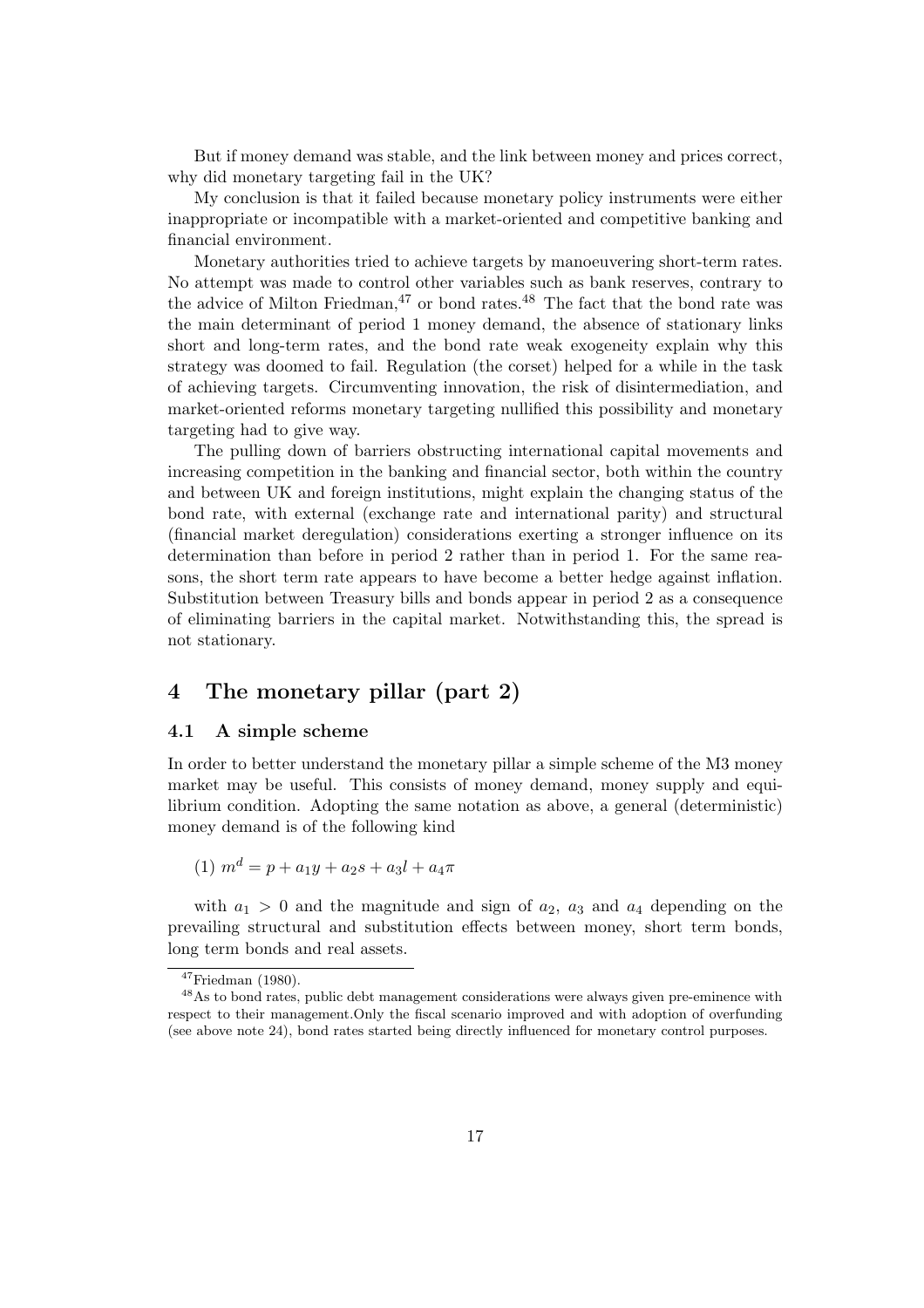Money supply depends on monetary base b, monetary policy (summarized by the short term rate  $s$ ), reserve requirements  $r$ , the propensity to lend of the banking system, deposit and loan rates d and  $n<sub>1</sub><sup>49</sup>$  and the cash/deposit ratio c. Indicating with  $m(s, r, x, c)$  the logarithm of the money multiplier<sup>50</sup> and with b the logarithm of monetary base, the logarithm of money supply is equal to

$$
(2) \; m^s = m(s, r, d, n, c) + b
$$

Imposing the equilibrium condition  $m^d = m^s$  and differentiating with respect to time, under the assumption that the velocity constraint holds  $(a_1 = 1)$ , that the money multiplier is constant, and that the effect of interest rates and inflation on money demand is captured by the opposite of velocity  $v = -(a_2s + a_3l + a_4\pi)$ , the following expression holds

(3) 
$$
\frac{b}{b} = \frac{\dot{m}}{m} = \pi + \frac{\dot{y}}{y} - \frac{\dot{v}}{v} = \mu
$$

Equation (3) is exactly of the kind used by the ECB to determine the reference value for the growth rate of M3 under the monetary pillar. Once hypothesis on  $\dot{y}$  $\frac{\dot{y}}{y}$  and  $\frac{\dot{v}}{v}$  are formulated, the definition of price stability ( $\pi$  below 2%) yields the required reference value  $\mu^*$ .

Deviations of  $\mu$  from  $\mu^*$  may be due either to demand, or to supply (monetary policy shocks, changing propensity to lend of the banking system, current account imbalances affecting the size of b through the foreign reserves channel, government deficit monetization<sup>51</sup>) The purpose of the monetary and credit analysis conducted under the monetary pillar is to investigate the source of such deviations, i.e. to explain  $(\mu - \mu^*)$ .

#### 4.2 Making the monetary pillar work

The informational approach to the use of money in a price-stability oriented monetary policy strategy rests on the notion of monetary neutrality and on the quantity theory of money. The key implication of this theory is that a given change in the rate of change of the quantity of money induces an equal change in the rate of price inflation.<sup>52</sup>

What is required for the informational approach to work is to empirically prove that money contains information on inflation, to be used by the central bank in its policy formulation process.<sup>53</sup>

<sup>49</sup>This is a complex function of loan rates, rates on alternative assets (bonds, commercial paper), rates on deposits (bank liabilities) and the risk propensity of the banking system.

 $50$ Walsh (1999).

 $51$ Forbidden under the Growth and Stability Pact (ECB (2001)).

 $52$ Lucas (1980), p. 1.

<sup>&</sup>lt;sup>53</sup>For a critical perspective on the usefulness of monetary aggregates as information variables, Estrella and Mishkin (1997) and Gali (2000). Nelson (2003) discusses cases in which monetary aggregates can be useful indicators of inflationary aggregate demand pressures.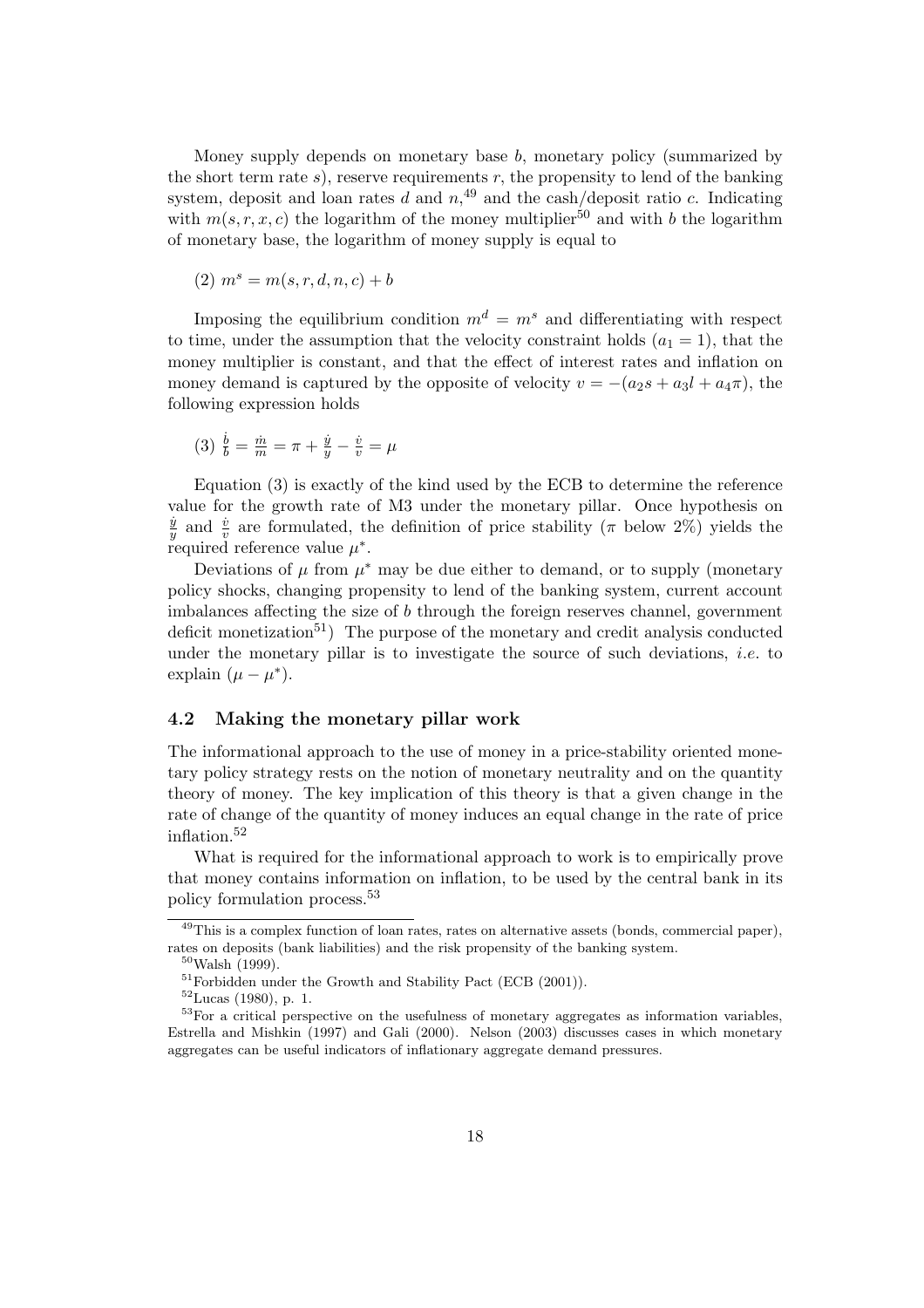As to the euro area, Tre Croci and Vega (2000) find a significant positive association between the real money gap (see above footnote 19) and future inflation. The analysis of Gerlach and Svensson (2001) is in line with these results. Nicoletti Altimari (2001) supports the idea that monetary and credit aggregates provide significant and independent information for future price developments in the euro area, especially in the medium term horizon. Gerdesmeier and Roffia (2003) suggest this information might be useful in predicting the ECB reaction function.

So much for the usefulness of money as an information variable, but the monetary pillar is more than this. It is a compromise between the informational approach and monetary targeting, according to Issing *et al.* (2001). Its purpose is to give money a 'prominent' role in the ECB strategy, where the dictionary definition of, 'prominent' is "standing out, projecting, most easily seen, catching the attention and the eye of the public".

Monetary targeting is a monetary policy strategy based on the notion that "inflation is always and everywhere a monetary phenomenon<sup> $54$ </sup>. Under this strategy, the central bank computes a target for the growth rate of one (or more) monetary aggregates, compatible with its notion of price stability, communicates it officially to the public and commits itself to meet it, at least in the medium run.<sup>55</sup> Monetary targeting should be viewed as the informational approach plus three additional attributes, listed below. Their purpose is to improve the coordination of agents' expectations around the target, with the aim of making monetary policy more effective.<sup>56</sup>

- 1. Once the monetary target  $\mu^*$  is defined in a clear and open way consistent with the central bank goals, the analysis of  $(\mu - \mu^*)$  must be the primary framework for monetary policy communication to the markets (policy communication through monetary and credit analysis).
- 2. The central bank must behave in a consistent way, making it possible to understand when and how it will react to deviations from target  $(\mu - \mu^*)$  (consistent monetary conduct).
- 3. The central bank must be capable of controlling  $\mu$  through its policy instruments (e.g. short term interest rates) so that  $\mu = \mu(s)$  and, at least on average,  $\mu = \mu^*$  (monetary control)

Matching this taxonomy with the 'compromise' definition of the monetary pillar, this definition is implementable if the ECB renounces at least one of above attributes (otherwise it would be a money targeter, which it is not) but not all of them (otherwise the monetary pillar would be undistinguished from the informational approach and the ECB strategy would be made more intelligible by doing away with it).

 $\sqrt[54]{\text{Friedman}}$  (1963), p.17.

 $^{55}$ Griffiths and Wood (1981), Friedman (1990), Mahadeva and Sterne (2000).

<sup>&</sup>lt;sup>56</sup>The coordination of agents' (especially wage bargainers') expectations through the announcement of quantified policy objectives was one of the essential features of monetary targeting in Germany (Posen (2000), p.395).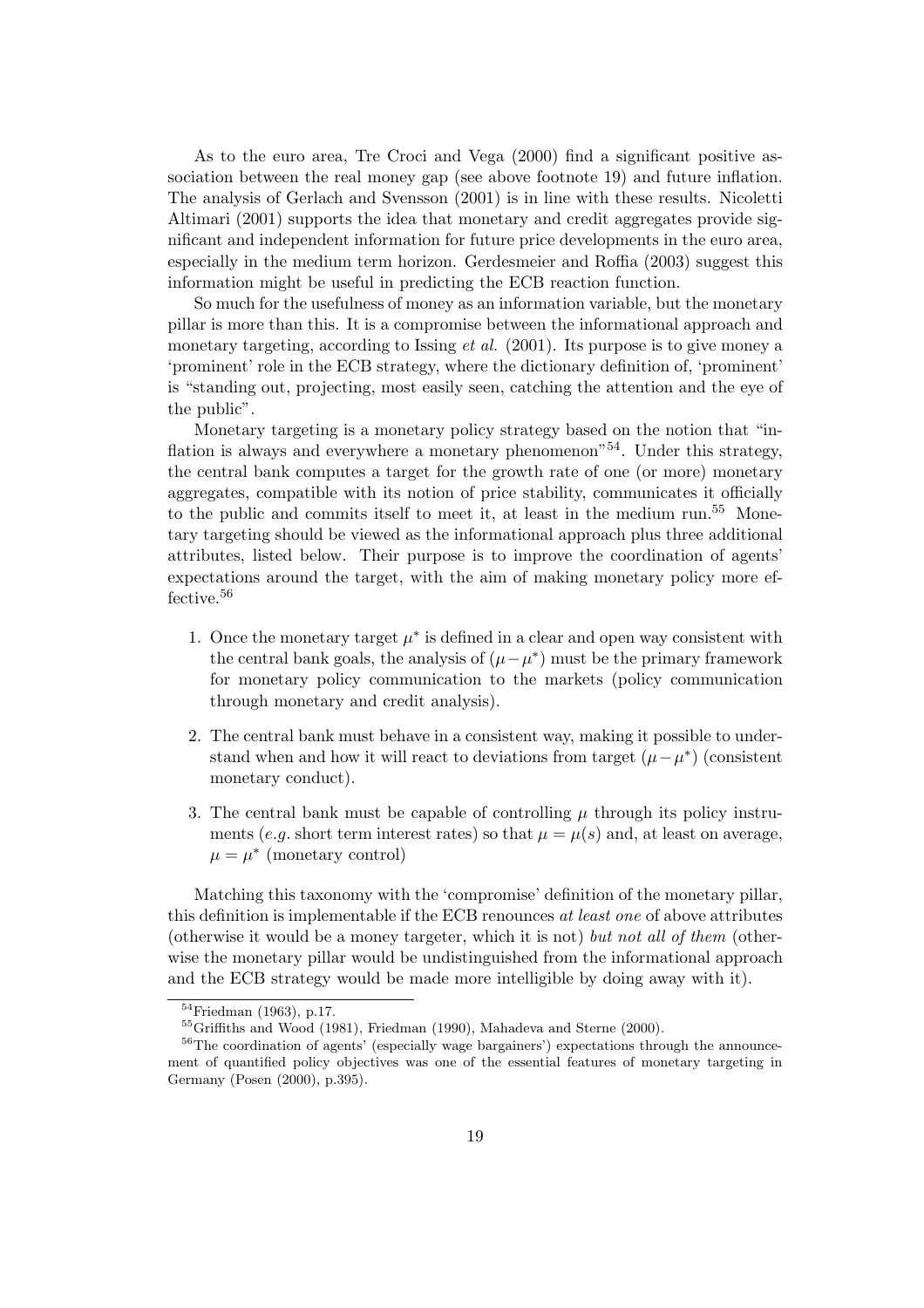The existence of two distinct pillars and the refusal to attach any relative weight to them<sup>57</sup> are contrary to the notion that monetary and credit analysis is the key communication tool of the ECB, even if a lot of time and analysis is devoted to explaining  $(\mu - \mu^*)$ . Preserving the two-pillars framework implies renouncing the first of the three attributes distinguishing monetary targeting from the informational approach. But what about the other two?

The ECB has repeatedly claimed that the announcement of a reference value for the growth rate of M3 does not entail any form of monetary control. The first lesson which can be drawn from the analysis of monetary policy in the UK, is this may have been a very wise choice and one the ECB should stand firm on.

To have a stable money demand does not imply that the problems of monetary control are automatically solved. Whenever  $\mu$  is different from  $\mu^*$ , monetary control is possible if and only if  $\mu = \mu(s)$  and the value of s which is required to attain  $\mu^*$ , is within the reach of the central bank.

Potentially the central bank can affect  $\mu$  both through demand and supply (money multiplier, monetary base). Even in the most favorable of cases, with a stable money demand, a constant money multiplier and monetary base fully under the control of the central bank, the possibility of having  $\mu = \mu(s)$  depends on the stationarity of the link between s (central bank instrument) and returns measuring the opportunity cost of holding money (e.g. long term rates l, or  $\pi$  as a proxy of the return on real assets q), i.e. on the stationarity of  $(l-as)$  and  $(s-b\pi)$ , with a and b possibly equal to one, and on causality running in the 'right' direction ( $s \to l, \pi$ ).<sup>58</sup>

The key point is that once l and  $\pi$  are set in a competitive market, open to the rest of the world, by global financial institutions, these institutions are free to decide what part of changes in s pass on to the rest of the system, leaving the relevant differentials unaffected or changing them according to their perception of risk not the central bank's.<sup>59</sup> Obviously, the two may coincide. But if they do not the central bank may be unable to do much about it, therefore loosing monetary control, unless it chooses to adopt extreme measures of a destabilizing nature.<sup>60</sup> Following this line of reasoning, this paper blames the failure of monetary control in the UK not on money demand instability but rather on the absence of a stationary link from s (central bank instrument) to l and  $\pi$  (money demand determinants).

This finding should could confirm the ECB in its decision to rule monetary control out even with a stable money demand for the euro area. As to this, Coenen and Vega (1999) find  $m^d = p + 1.14y - 0.82(l - s) - 1.4\pi$ . Brand and Cassola (2000) find  $m^d = p + 1.3y - 1.6l$  and  $(l - s) \sim I(0)$ .

 $\sqrt[57]{\text{Issing}}}$  et al. (2001), p.106.

 $58$ In Germany, where monetary targeting was successful, Lütkepohl and Wolters (2003) find both a stationary money demand and a link between (the exogenous) s and m via l :  $(\Delta m =$  $\ldots - 0.349l_{t-1}$ ,  $(\Delta l_t = \ldots + 0.237s_t - 0.227s_{t-1}).$ 

<sup>59</sup>Goodhart (1984), Augar (2000).

<sup>&</sup>lt;sup>60</sup>Under these circumstances, there will still be an effect of s on  $\mu$ , through y and  $\pi$  via money demand at the end of the transmission process, but the strength of the link and the chances of running an effective monetary control of the  $\mu = \mu(s)$  may be greatly diminished.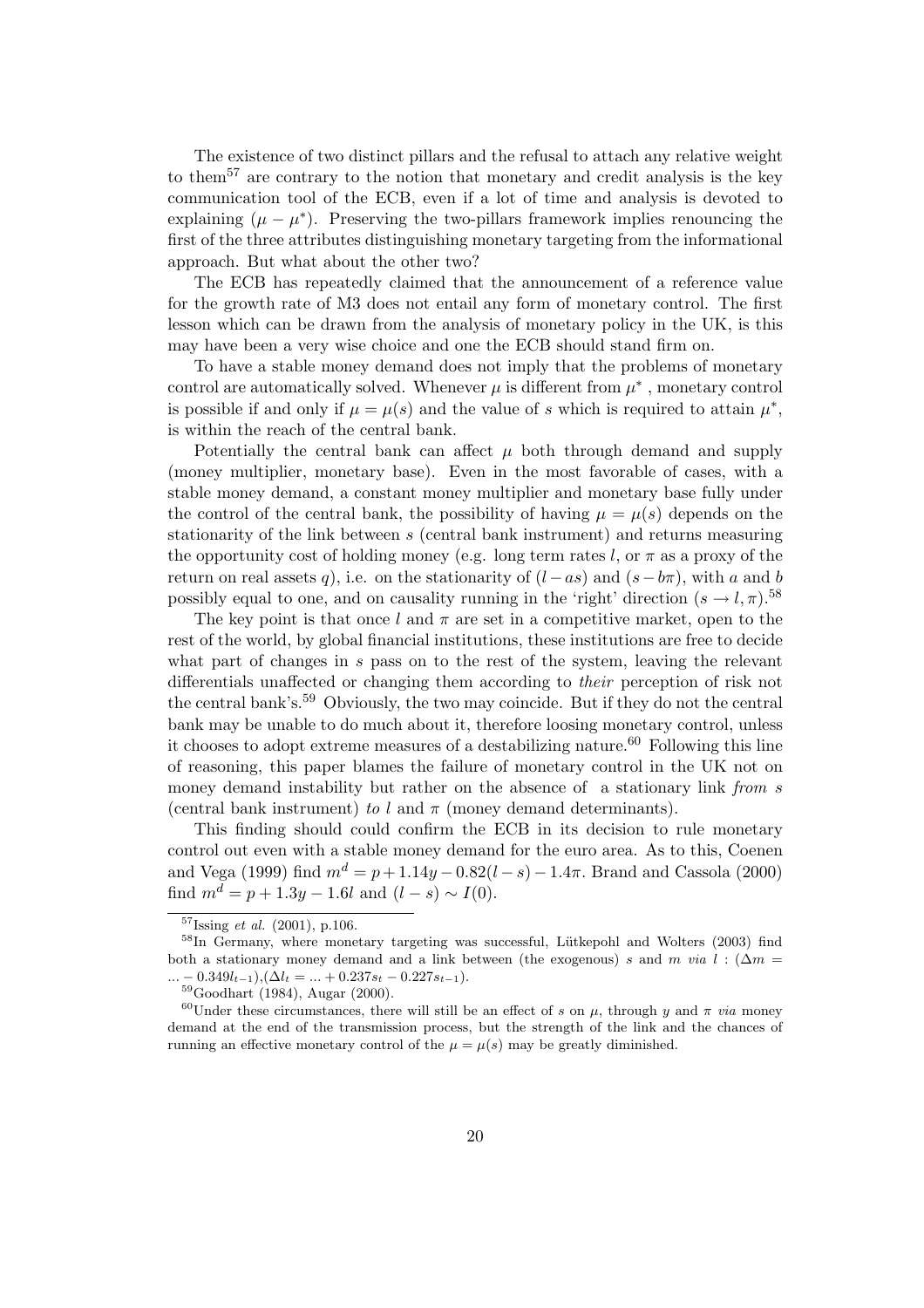In both cases, though, it is open to question (and to future research) whether the ECB could be capable of affecting l and  $(l - s)$  through s and whether this capability and a stable money demand would survive the eventual adoption of more stringent monetary control (Goodhart's law).

But if policy communication of the monetary targeting kind is incompatible with the two-pillars framework and if the ECB rules monetary control out (and rightly so, judging from past UK experience), the only possibility for the monetary pillar to work as a compromise between monetary targeting and the informational approach depends on the ECB conduct with respect to the reference value.

Once the ECB officially announces a reference value for the growth rate of M3, either it shows that deviations from it influence its policy in a consistent way or it does not. If it does not, there is a serious risk that the markets will perceive the monetary pillar and the strategy as a whole, as faulty. $61$ 

Developing a consistent conduct with respect to the reference value is a different thing from monetary control. Large deviations from the reference value may still be allowed, provided it is understood when and how the ECB will react to them. This should make it easier for the markets to understand monetary policy, focusing on the reference value, while leaving the ECB enough room of maneuver to face unforeseen circumstances. Such an argument is all the more relevant within the two-pillars framework, given that the reference value for the growth rate of M3 is the only front page quantitative indicator against which evaluation of its conduct is possible apart from inflation.<sup>62</sup>

To be fair, it may be too early to expect the ECB conduct with respect to deviations form the reference value to be fully consistent. After all, the ECB is a new institution operating in a new environment. To develop a consistent monetary conduct is a complex exercise, requiring judgment and caution. The links between money and other macroeconomic variables can be influenced by a multiplicity of factors, from the nature of the policy regime to the technology of the payment systems, from financial innovation to the tax system, in a way which makes consistent monetary management even more difficult.<sup>63</sup>

Given an adequate amount of time and a *reasonably stable* financial and economic environment, it is possible that a consistent conduct with respect to the reference value will emerge out of the analysis run under the monetary pillar. For this to happen, the ECB must choose to be less hesitant in letting the markets understand, in a coherent and consistent way, when and how it will react to deviations from the reference value and when this will not be the case. If the ECB chooses to do so the monetary pillar will be probably safe as a compromise between monetary targeting and the informational approach. And yet, what happened in the UK suggests that even this may be a difficult task to achieve.

 ${}^{61}$ Bibow (2001).

 $62$ The publication of staff projections of inflation based on the assumption of no policy changes was inaugurated in the Monthly Bulletin of December 2000 and its still in its infancy.

 $^{63}$ Issing *et al.* (2001), p.81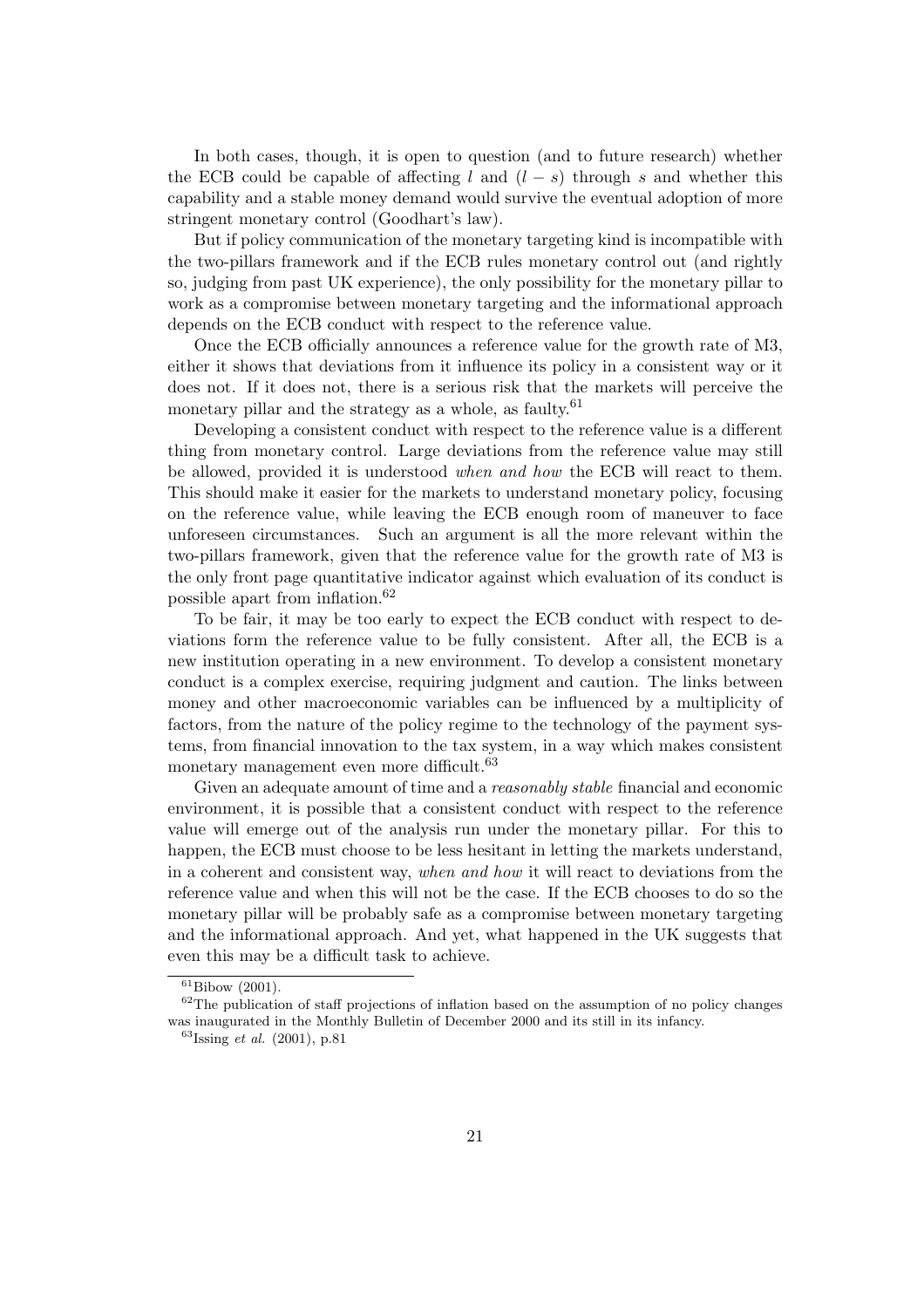British monetary authorities failed to exert monetary control. They also failed to develop a consistent conduct with respect to deviations from target. From time to time, such deviations were met by short-term interest rates rises, regulation (corset), overfunding, accommodation or target manipulation, without any coherent and consistent pattern emerging.<sup>64</sup>

This shifting conduct was probably the only feasible alternative in an open, competitive and market-oriented financial system, housing a world-level financial center (London). And this is probably why, in the end, British monetary authorities chose to abandon monetary targeting and simply to go for the informational approach, without striking any compromise between the two, such as the one the ECB is trying to achieve through the monetary pillar.

Competition in banking and finance encourage innovation. Reserve margins are narrowed to a minimum to be profitably invested or lent out. The links between banks and markets multiply both within and between nations. Global financial conglomerates emerge. New risks (derivatives, international finance) are tried out. Impulses of a destabilizing nature (international financial crises, speculative bubbles) propagate more easily the less segmented and market-oriented the system is. The central bank may be called in more and more often to act as lender of last resort.

The main lesson the ECB should learn from what happened in the UK is that, not only monetary control, but also the possibility of developing a consistent conduct with respect to the reference value is *inversely proportional* to the level of competitiveness and market-orientedness of the banking and financial system and is in contrast with the choice of developing a world-level financial center (or more of them) within the euro area, capable of rivalling with London (and New York).

Many changes will have to take place if the euro is to gain status as an international reserve currency. Many of them will affect banks. $65$  Cost/income pressure, changes in risk and risk management and the growing importance of consumer issues are the three main trends driving the evolution of European banks.<sup>66</sup> Recent figures on branches and subsidiaries point to a continuing integration in the banking industry.<sup>67</sup>

If integration brings about more competition, this will encourage securitization, off balance-sheet operations and internationalization. Capital markets will grow and become more competitive, with national stock exchanges likely to merge.<sup>68</sup> European households and firms could react to all this by adopting less conservative financial habits.

 $^{64}\mathrm{In}$  Germany, where monetary targeting was successful, the Bundesbank allowed overshooting of target if accompanied by signs of economic weakness or by a strong appreciation of the Deutsch mark (see Von Hagen and Neumann (1993)).

 ${}^{65}$ Kregel (2000) lists: Increase in the corporate loan origination and credit risk evaluation services supplied by banks to be matched by a reduction of their loan books, the spreading of loan securitization, collateralised loan obligations and other liquidity guarantees by banks.

<sup>66</sup>ECB (2002b)

<sup>67</sup>ECB (2002b), page 19.

<sup>68</sup>ECB (2002a).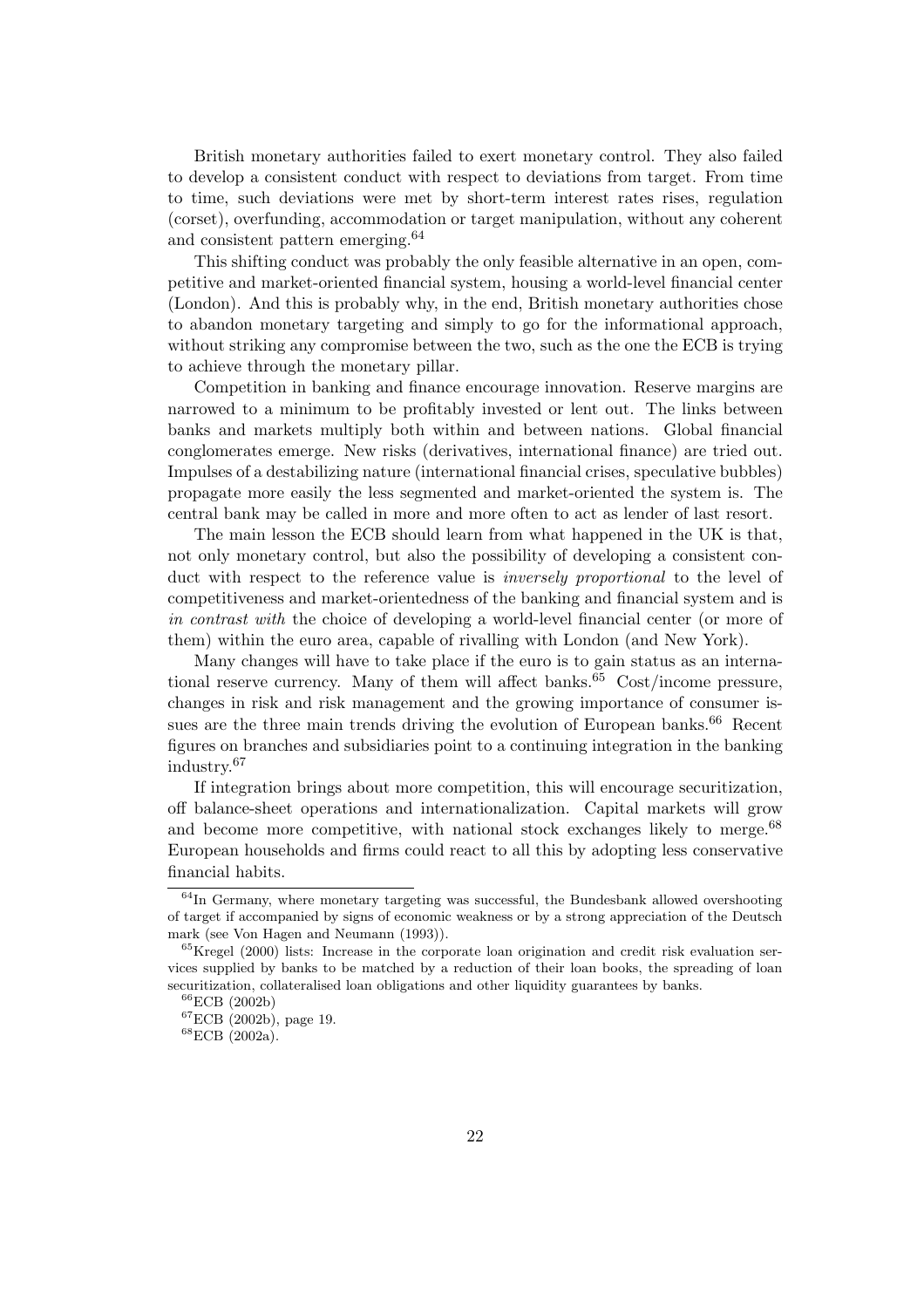All this could make it difficult for the ECB to develop a consistent conduct around the reference value for the growth rate of M3, exactly as it made it difficult for UK monetary authorities to develop a similar conduct. Should this prove to be the case, the only alternative to the monetary pillar will be to "Do as the Bank of England does" or as Svensson (2003) puts it to "Incorporate the first pillar into the second, and adopt flexible inflation targeting". The role of money in the (successful) Bank of England inflation targeting strategy responds to the basic requirement of informational approach (money containing empirically relevant information with respect to inflation) but does away with all of the three attributes of monetary targeting, requiring no compromise between the two.

# 5 Will the monetary pillar stay?

In a democratic society, transparency and accountability in pursuing clear objectives are essential counterweights of central bank independence. $69$  The ECB has been often criticized for adopting and communicating its policy in an inconsistent way, with the two pillars being a part of the problem instead of the solution.<sup>70</sup> It is possible that at some point in the future the two-pillar strategy will be reconsidered. The ECB itself has recognized that this strategy has led to 'occasional misunderstanding of the ECB policy framework'.<sup>71</sup>

Flexible monetary targeting is compatible with a wide range of variables (wages, exchange rates, asset prices) being looked at and reacted upon.<sup>72</sup> Inflation targeting is compatible with detailed monetary and credit analysis. Abandoning the twopillars in favor of a unified approach, then, is not be a problem of what variables to include in the information set of the ECB, but rather of what variable to keep on the front page, for the markets to look at.

The main conclusion of the paper is that for the monetary pillar to work as originally conceived, within the two-pillars strategy, the ECB should commit itself to explaining, in a consistent and coherent way, when and how it will react deviations form the reference value. This is what I call a consistent monetary conduct.. Developing such a conduct is a different thing from monetary control. Large deviations from the reference value may still be allowed provided they pose no dangers to price stability or provided such dangers can be offset by the effects of monetary policy on other variables (wages, exchange rate, asset prices, investment decisions).

Thus far the ECB has refused any commitment of this kind, applying a principle of caution in the face of the many unknowns it had to face. And yet, as data on the working of the euro area accumulate, it could probably become a bit less cautious and start committing itself to a consistent monetary conduct, be it only through ex post explanations as the Bundesbank did.

 $69$ Issing *et al.* (2001), p. 128.

 $70A$ restis *et al (* 2002), Artis (2002), Bibow (2002), Forder (2002).

<sup>71</sup>ECB (2000), November, p.37.

 $72$ Von Hagen (1995), Issing (1997), Bernanke and Mihov (1997).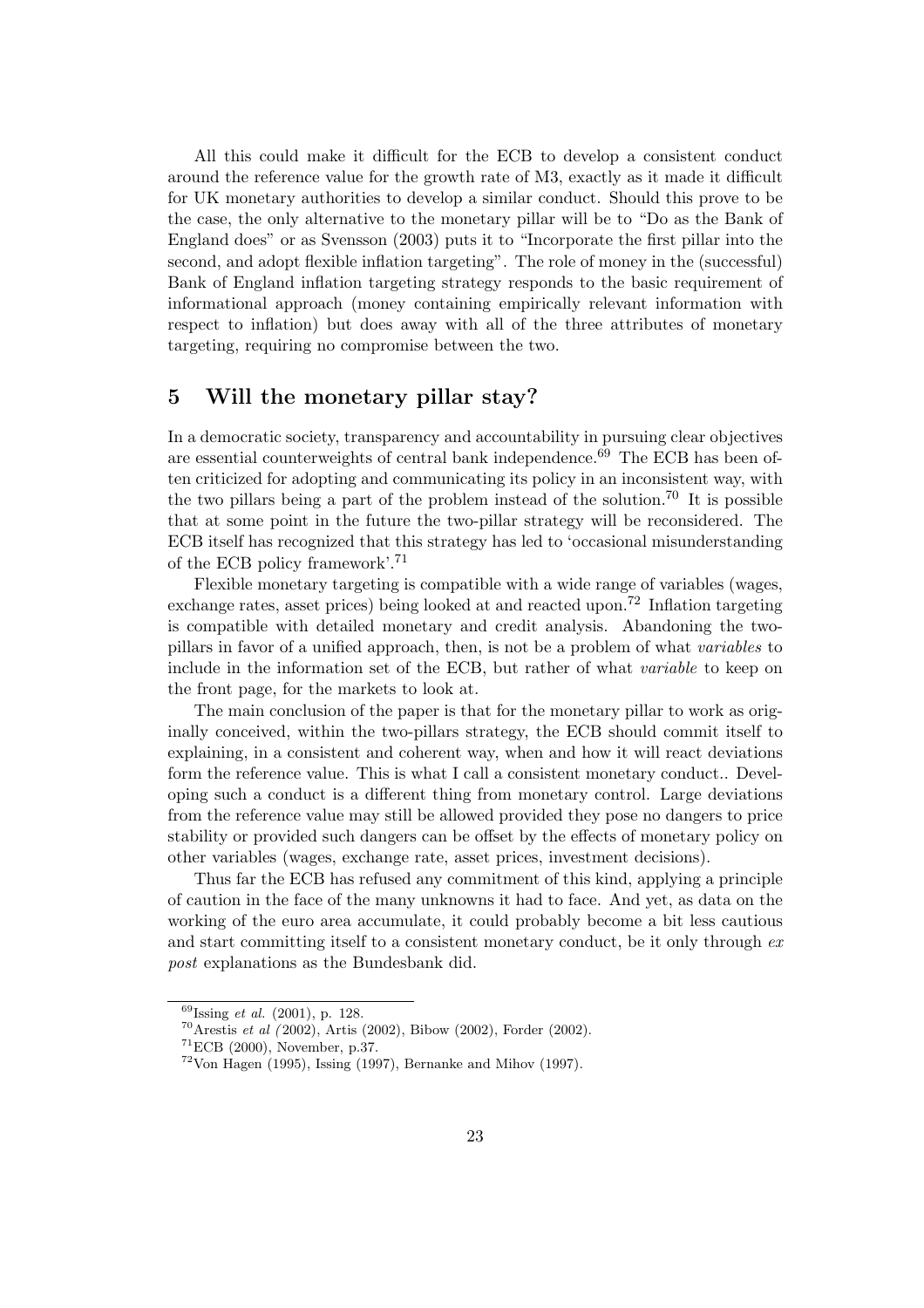It is only for to the ECB to decide whether this is a feasible option. It is certainly the only way to preserve the monetary pillar and the 'prominent' role of money as something distinct from the informational approach. This would have the additional advantage of robustness, for those who believe, as many macroeconomists do, that money and prices are always linked in the long-run.

If the way the banking and financial sector in the euro area evolves, turns out to make developing a consistent conduct with respect to the reference value and to deviations from it too difficult a task, the monetary pillar will slowly fade from view, de facto if not formally, leaving the informational approach  $\dot{a}$  la Svensson as the only way to credibly include money in the information set of the ECB.

# References

- [1]Alesina, A., Blanchard, O., Gali, J., Giavazzi, F. and H. Uhlig, (2001) Defining a Macroeconomic Framework for the Euro Area. Monitoring the ECB 3, London CEPR
- [2]Arestis, P., Brown, A., Mouratidis, K., Sawyer, M., (2002) "The Euro: reflections on the First Three Years", International Review of Applied Economics, 16, 1, 1-19
- [3]Artis, M., (2002) "The Performance of the European Central Bank", International Review of Applied Economics, 16, 1, 19-30
- [4]Artis, M. and Cobham, D. (eds) (1991) Labour's Economic Policies. Machester University presso, Manchester
- [5]Artis, M. and Lewis, M. (1981) Monetary control in the United Kingdom. Phillip Allan, New York
- [6]Artis, M. and Lewis, M. (1991) Money in Britain. Phillip Allan, New York
- [7]Augar, P. (2000) The Death of Gentlemanly Capitalism. Penguin books. London
- $[8]$ Baltensperger, E. (2000) La Banque centrale européenne et sa politique monetaire, Quartelry Bullettin of the Swiss National Bank, 1-2000
- [9]Batten, D. Blackwell, M.P., Kim, I., Nocera, S.E., Ozeky, Y., (1990) "The Conduct of Monetary Policy in the Major Industrial Countries: Instruments and Operating Procedures". IMF Occasional Paper, 70, Washington D.C.
- [10]Bernanke, B. and Mihov, I., (1997) "What does the Bundesbank target?", European Economic Review, 41, 1025-153
- [11]Bernanke, B., Laubach, T., Mishkin, F., Posen, A., (1999) Inflation Targeting, Princeton University Press
- [12]Bibow, J., (2001) "Easy Money through the Back Door: The Markets vs. the ECB", Levy Institute Public Policy Brief, 65, downloadable at www.levy.org
- [13]Bibow, J., (2002) "The Monetary Policy of the European Central Bank and the Euro's (Mal)Performance: A Stability Oriented Assesment", International Review of Applied Economics, 16, 1, 31-50
- [14]Brand, C. and N., Cassola (2000) "A Money Demand System for the Euro Area M3", ECB Working Paper Series, 39
- [15]Brand, C., Gerdesmeier, D., Roffia, B. (2002) "Estimating the Trend of M3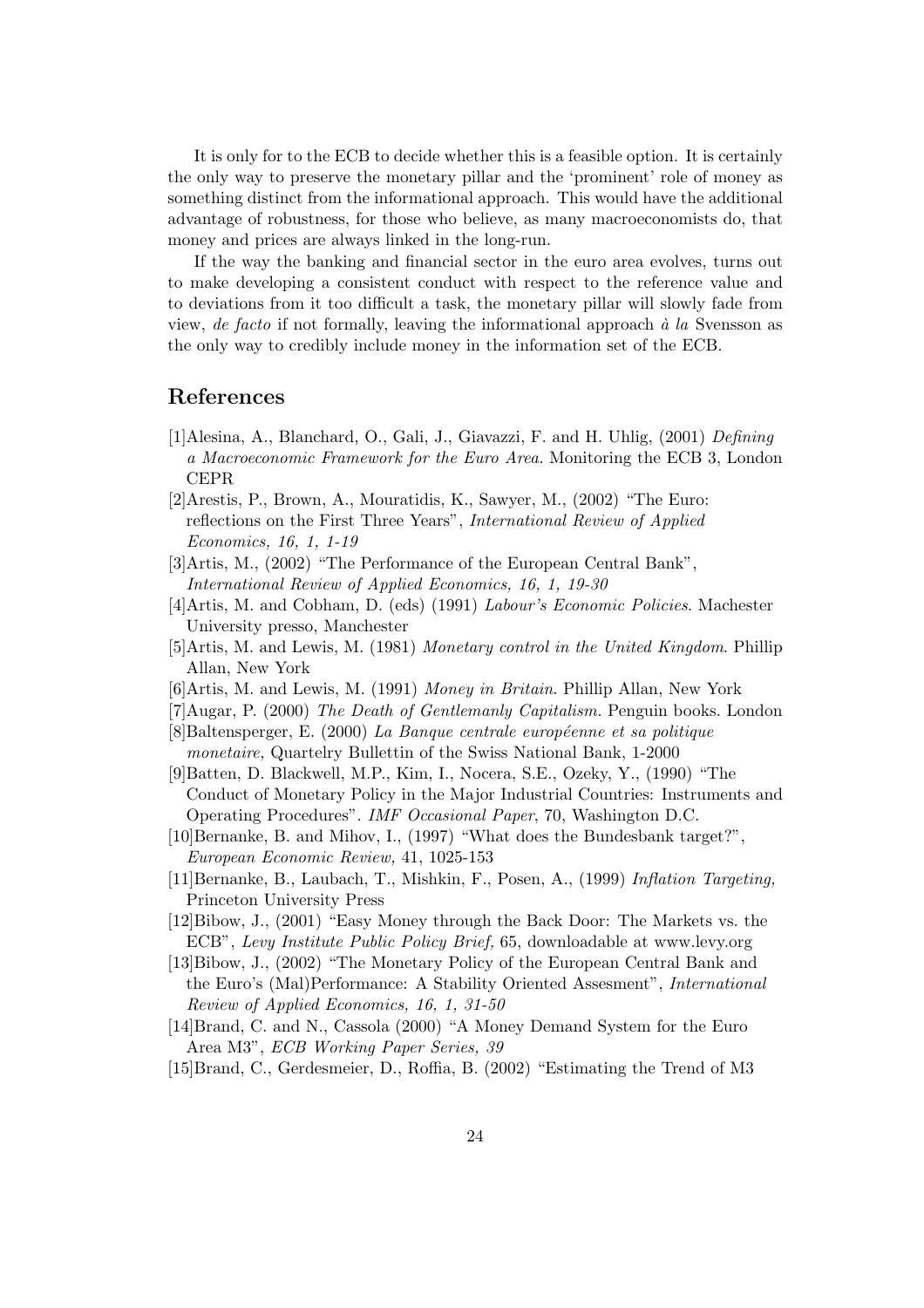Income Velocity Underlying the Reference Value for Monetary Growth", ECB Occasional Paper Series, 3

[16]Cobham, D. (1991) Monetary Policy, Artis and Cobham (1991), Chapter 3

- [17]Coenen, G. and J-L., Vega (1999) "The Demand for M3 in the Euro Area", ECB Working Paper Series, 6
- [18]Collins, M. (1988) Money and Banking in the UK: a History. Croom Helm. London
- [19]Dhar, S., Pain, D., and Thomas, R., (2000) "A Small Structural Empirical Model of the UK Monetary Transmission Mechanism", Bank of England Working Paper
- [20]Estrella, A., and Mishkin, F.S. (1997) "Is There a Role for Monetary Aggregates in the Conduct of Monetary Policy?", Journal of Monetary Economics, 40, 279-304
- [21]European Central Bank (2000) Monthly Bulletin, November. Frankfurt: ECB
- [22]European Central Bank (2001) The Monetary Policy of the ECB. Frankfurt: **ECB**
- [23]European Central Bank (2002a) Report on Financial Structures, October, Frankfurt: ECB
- [24]European Central Bank (2002b) Structural Analyisis of the EU Banking Sector - Year 2001, November, Frankfurt: ECB
- [25]European Central Bank (2002c) Press Conference, December 5, 2002
- [26]European Central Bank (2003) Monthly Bulletin, January. Frankfurt: ECB
- [27]European Monetary Institute (1998) The Single Monetary Policy in Stage III: Elements of Monetary Policy Strategy for the ECB. Frankfurt am Main

[28]Forder, J., (2002) "The European Central Bank and the Theory of Beaurocracy", International Review of Applied Economics, 16, 1, 51-70

- [29]Friedman, M. (1956) Studies in the Quantity Theory of Money, Chicago University Press, Chicago
- [30]Friedman, M., (1959) A Program for Monetary Stability, Fordham University Press, New York
- [31]Friedman, M., (1963) Inflation: Causes and Consequences. Asia Publishing House
- [32]Friedman, M., (1969) "The Role of Monetary Policy", American Economic Review, 58 (1)
- [33]Friedman, M., (1980) "Memorandum submitted to the Treasury and Civil Service Committee", included in Memoranda on Monetary Policy, Session 1979-1980, London, HMSO
- [34]Friedman, B.,M., (1990) "Targets and Instruments of Monetary Policy", B.M., Friedman and F., Hahn (eds) Handbook of Monetary Economics,North Holland, Amsterdam
- [35]Gali, J., (2002) "Monetary Policy in the Early Years of EMU", paper preared for the conference The Functioning of EMU: Challanges of the Early Years, Brussels, 21-22 March. 2001
- [36]Gennari, E. and K., Juselius, (1998) "European Integration and Monetary Transmission Mechanisms: The Case of Italiy", EUI mimeo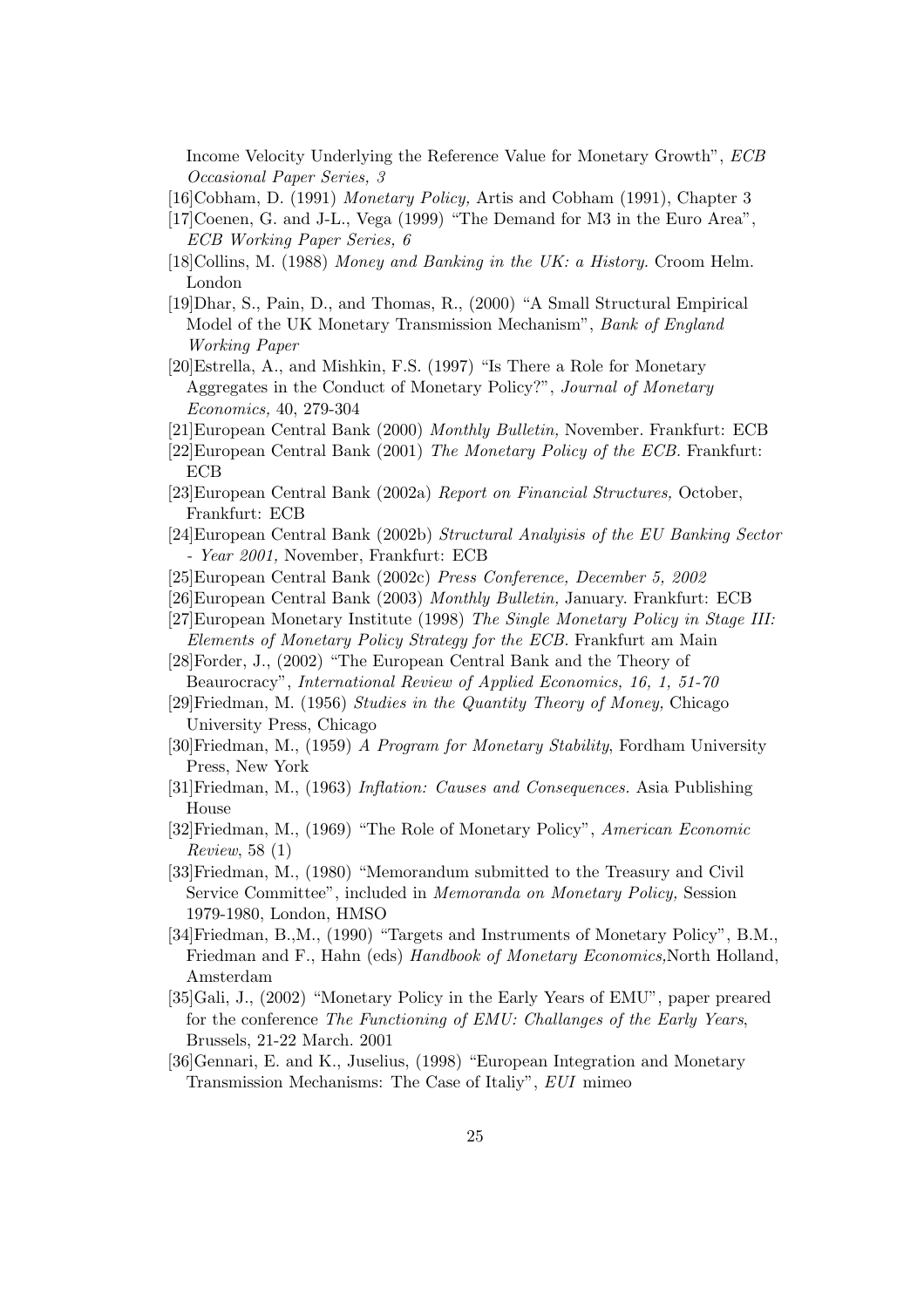- [37]Gerdesmeier, D., and B., Roffia (2003) "Empirical Estimates of Reaction Functions for the Euro Area", ECB Working Papers Series, 206
- [38]Gerlach, S. and, L., Svensson, (2001) "Money and Inflation in the Euro Area: A case for Monetary Indicators?", BIS Working Paper, 98, January
- [39]Gerlach, S., (2003) "The ECB's Two Pillars", CEPR Discussion Paper, n. 3689
- [40]Goodhart, C.A.E. (1984) Monetary Theory and Practice. MacMillan Press. London
- [41]Goodhart, C.A.E. (1989) Money, Information and Uncertainty. MacMillan Press. London
- [42]Goodhart, C.A.E. (1992) "The Conduct of Monetary Policy" in Goodhart C.A.E., (edr.) The Central Bank and the Financial System. Macmillan. London
- [43]Griffith, B., and G.E. Wood (eds) Monetary Targets, The Macmillan Press, London
- [44]Hauser, A., (2001) "Money and credit in an inflation targeting: the Bank of England's Quarterly Monetary Assesment", Klöckers H. and C.Willeke (2001), 63-76
- [45]Johansen S., (1995) Likelihood-based Inference in Cointegrated Vector Autoregressive Models. Oxford University Press. Oxford
- [46]Johansen, S., Juselius, K., (1990) "Maximum Likelihood Estimation and Inference on Cointegration - with Applications to the Demand for Money", Oxford Bullettin of Economics and Statistics, 52, 2
- [47]Juselius K., (1996) "An Empirical Analyisis of the Changing Role of the German Bundesbank" Oxford Bullettin of Economics and Statistics 58, 791-819
- [48]Juselius, K. (1998) "Changing Monetary Transmission Mechanism in the EU", Empirical Economics, 23, 455-481
- [49]Juselius, K. and Toro, J., (1999) "The effect of joining the EMS: monetary transmission mechanisms in Spain", Institute of Economics, University of Copenhagen Discussion Papers 99-22
- [50]King, M., (1997) "Changes in UK Monetary Policy: Rules and Discretion in Practice", Journal of Monetary Economics, 39, 81-97
- [51]Kohn, D. (2000) Report to the Non-Executive Directors of the Court of theBank of England on Monetary Policy Processes and the Work of Monetary Analysis, October 18, 2000, downloadable at www.bankofengland.co.uk
- [52]Klöckers, H., Willeke, C. (2001) Monetary Analysis: tools and applications. ECB. Frankfurt am Main. Downloadable at www.ecb.int
- [53]Kregel, J. (2000) "Can European banks Survive a Unified Currency in a Nationally Segmented Capital Markets", July, Levy Economics Institute Working Paper, 385
- [54]Issing, O., (1997) "Monetary targeting in Germany: the Stability of Monetary Policy and of the Monetary System", Journal of Monetary Economics, 39, 67-79
- [55]Issing, O., Vitor, G., Angeloni, I. and Tristani, O., (2001) Monetary Policy in the Euro Area: Strategy and Decision-making at the European Central Bank. Cambridge: Cambridge University Press.
- [56]Leiderman, L., and L. E. O. Svensson (1995), Inflation Targets, London: CEPR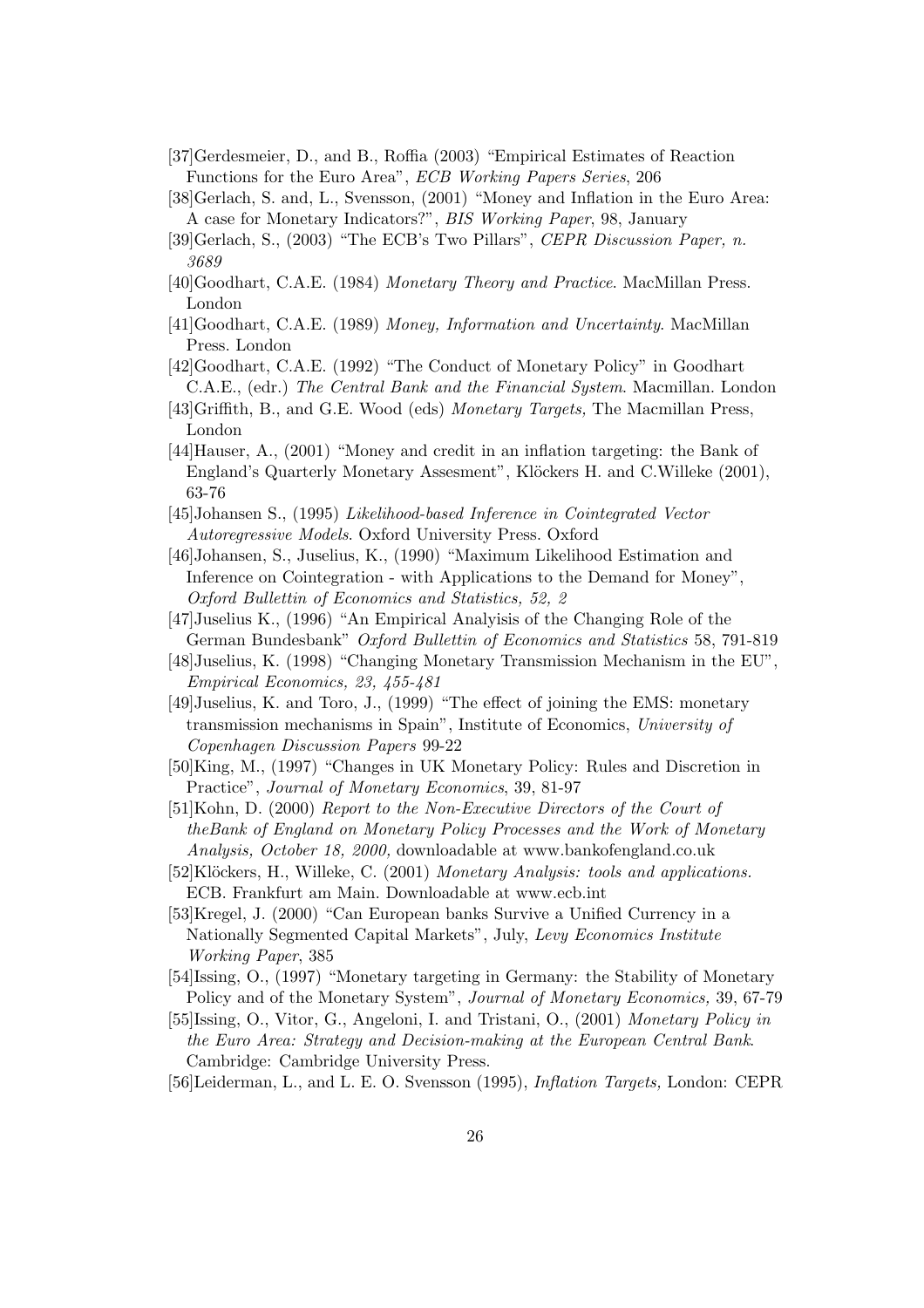[57]Lewis, M.K., Mizen, P.D. (2000) Monetary Economics, Oxford University Press

[58]Lucas, R.E., (1980) "Two Illustrations of the Quantity Thoery of Money", American Economic Review, December, 1005-14

- [59]Lütkepohl, H., and J., Wolters (2003) "The Transmission of German Monetary Policy in the Pre-Euro Period", forthcoming in Journal of Economic Dynamics
- [60]Mahadeva, L., and G., Sterne Monetary Policy Frameworks in a Global Context, Routledge.
- [61]Masuch, K., Pill, H., Willeke, C. "Framework and tools of monetary analysis", Klöckers H. and C.Willeke (2001), 117-144
- [62]McCandless, G.T. and W.E., Weber (1995) 'Some monetary facts', Federal Reserve Bank of Minneapolis Quarterly Review 19, 2-11
- [63]Morison, I., (1994) "Organizational Changes in UK Clearing Banks" in J. Revell (ed.) The Changing Face of European Banks and Securities Markets. Macmillan, London
- [64]Nelson. E., and Nikolov, K. (2002) "Monetary Policy and Stagflation in the UK", Bank of England Working Paper, 3??
- [65]Nelson, E., (2002) "The Future of Monetary Aggregates in Monetary Policy Analysis", downloadable at http:\\www.carnegie –  $rochester. rochecker.edu/Nov02 - pdfs/Nelson Paper 1.pdf$
- [66]Neumann, M., (1998) "On the Choice of a Strategy for the European Central Bank's Monetary Policy", Position paper for the EMU-Monitor, downloadable at www.zei.de
- [67]Pill, H., (2001) "Summary", Klöckers, H. and C., Willeke, (2001), 11-30
- [68]Posen, A.S. (2000) "Lessons from the Bundesbank on the Occasion of its Early Retirement", Monetary Policy Frameworks in the Global Context, Mohadeva, L. and G., Sterne (eds.), Routledge Press
- [69]Reid, M. (1982) The Secondary banking Crisis 1971-1973, Macmillan, London
- [70]Revell, J., (1994) "Strategies of Major British Banks since Big Bang" in J. Revell (ed.) The Changing Face of European Banks and Securities Markets. Macmillan, London
- [71]Rolnick, A. and W.I. Weber (1997) 'Money, inflation and output under fiat and commodity standards', Journal of Political Economy 105, 1308-21
- [72]Rudebusch, G., Svensson, L., (1999) "Eurosystem Monetary Targeting: Lessons from U.S. Data", NBER Working Paper 7179
- [73]Sargent, J.R., (1981) "Problems of Monetary Targeting in the UK", in Griffith and Wood (1981)
- [74]Schmid, P. (1999) "Monetary Targeting in practice: the German Experience"
- [75]Svensson, L., (1999) "Inflation Targeting as a Monetary Policy Rule", Journal of Monetary Economics, 43, 607-654
- [76]Svensson, L. (1999) Monetary Policy Issues for the Eurosystem, CEPR Discussion Paper No. 2197
- [77]Svensson, L.O., (2003) "How should the Eurosystem Reform its Monetary Strategy?", downloadable at www.princeton.edu/∼ svensson
- [78]Trecroci, C., and J.L. Vega (2000) "The Information content of M3 for future inflation", ECB Working Paper (33), October